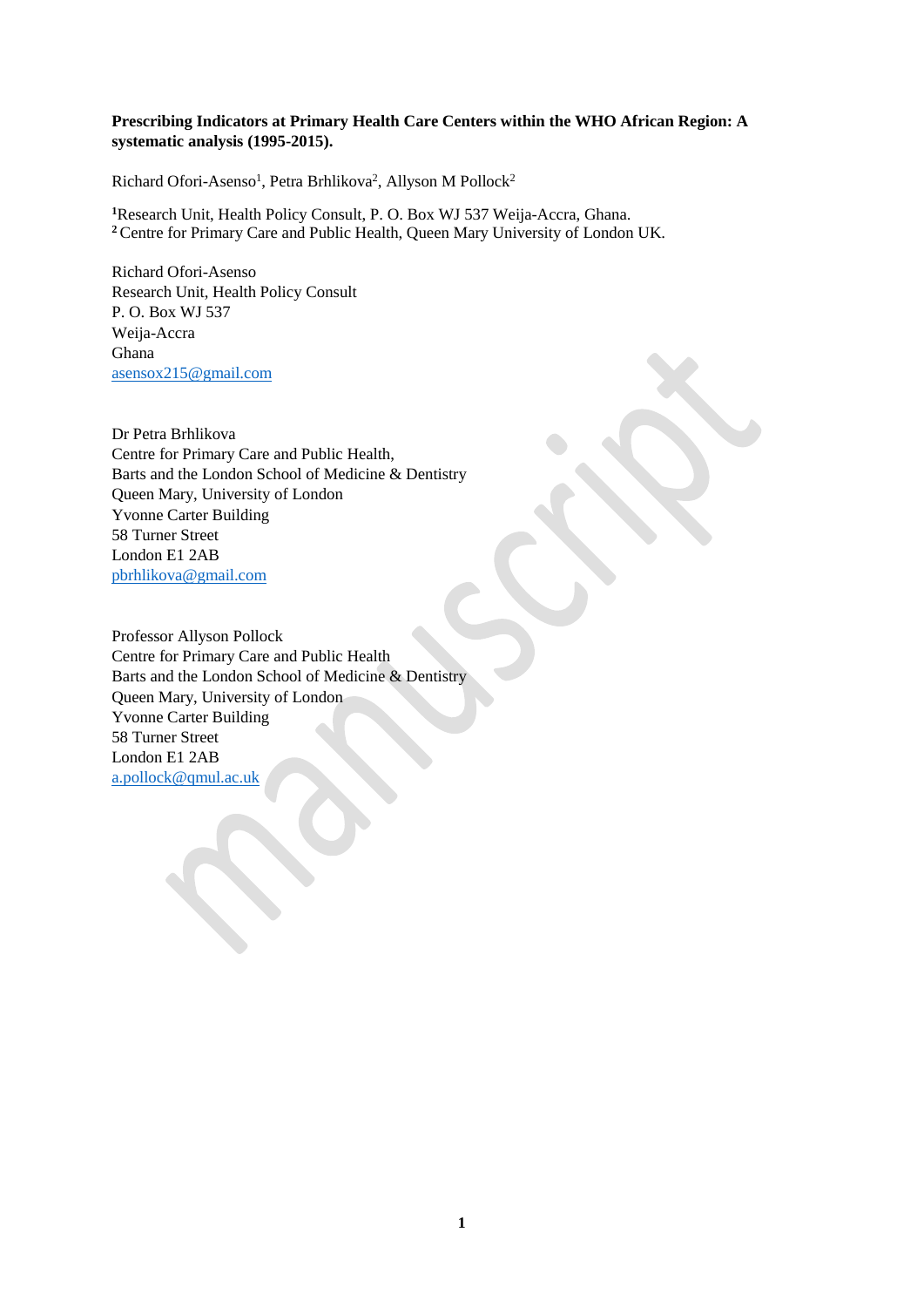# **ABSTRACT**

# **Background**

Rational medicine use is essential to optimize quality of healthcare delivery and resource utilization.

# **Objective**

To conduct a systematic review of changes in prescribing patterns in the WHO African region and comparison with WHO indicators in two time periods 1995-2005 and 2006-2015.

## **Methods**

Systematic searches were conducted in PubMed, Scopus, Web of science, Africa-Wide Nipad, Africa Journals Online (AJOL), Google scholar and INRUD Bibliography databases to identify primary studies reporting prescribing indicators in Africa. This was supplemented by a manual search of retrieved references. We assessed the quality of studies using a 14-point scoring system modified from the Downs and Black checklist with inclusions of recommendations in the WHO guidelines.

## **Results**

Forty-three studies conducted in eleven African countries were included in the overall analysis. These studies presented prescribing indicators based on a total 141,323 patient encounters across 572 primary care facilities. The results of prescribing indicators were determined as follows; average number of medicines prescribed per patient encounter  $= 3.1$  (IQR 2.3-4.8), percentage of medicines prescribed by generic name =68.0% (IQR 55.4-80.3), Percentage of encounters with antibiotic prescribed =46.75% (IQR 33.7-62.8), percentage of encounters with injection prescribed =25.0% (IQR 18.7-39.5) and the percentage of medicines prescribed from essential medicines list =88% (IQR 76.3-94.1). Prescribing indicators were generally worse in private compared with public facilities. Analysis of prescribing across two time points 1995-2005 and 2006-2015 showed no consistent trends.

## **Conclusions**

Prescribing indicators for the African region deviate significantly from the WHO reference targets. Increased collaborative efforts are urgently needed to improve medicine prescribing practices in Africa with the aim of enhancing the optimal utilization of scarce resources and averting negative health consequences

**Keywords:** prescribing indicators, drug use indicators, pharmacoepidemiology, prescribing evaluation, medicine utilization studies, systematic reviews; Africa.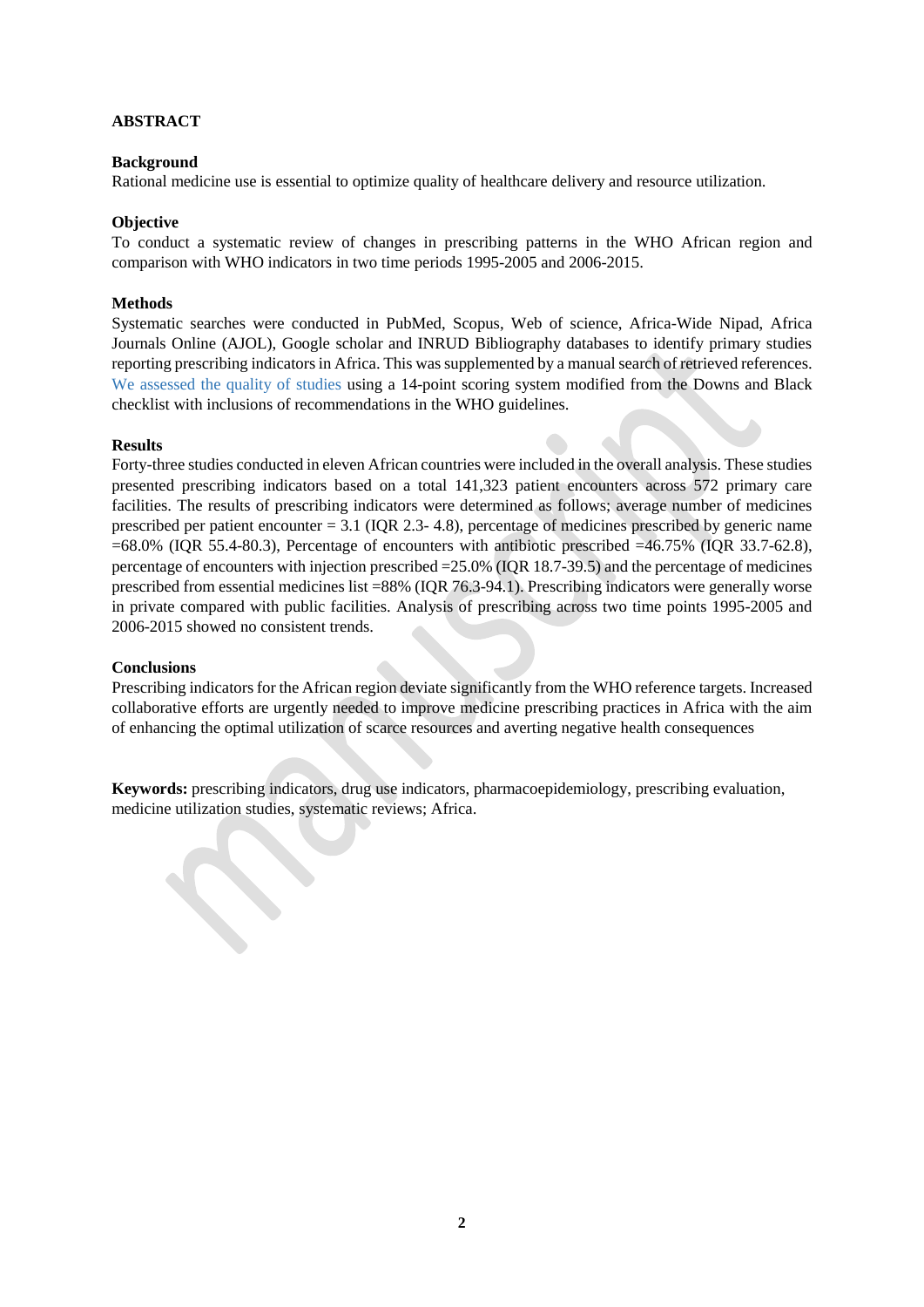#### **BACKGROUND**

According to the World Health Organization (WHO), more than half of all medicines are inappropriately prescribed, dispensed or sold with such practices deemed to be most prevalent in healthcare settings in the developing world where mechanisms for routine monitoring of medicines use are still in early stages of development [1-4]. In developing and low middle income countries, pharmaceuticals account for a high proportion of household and overall healthcare expenditure [5]. Improvements in the way in which medicines are used is important in reducing morbidity and mortality, building public confidence and reinforcing the credibility of any healthcare system as well as saving scarce resources [6-8]. The "wise List" in Stockholm, Sweden for instance, is an example of an improvement in medicine use with an essential medicines list (EML) with high adherence to just 200 medicines to improve physician familiarity with quality medicines and reduce costs in a high income country that could provide valuable lessons for developing countries seeking to optimize resource utilization [9].

Since the late eighties, the WHO together with the International Network for Rational Use of Drugs (INRUD) have been advocating proper documentation of medicines use and have developed core drug use indicators in three related areas of prescribing practices, patient care and facility specific factors [10]. The drug use indicators are regarded as objective measures that can be extended to describe medicines usage in any health facility, country or an entire region.

The core drug use indicators include five prescribing indicators which are meant to detail particular prescribing characteristics related to poly-pharmacy, antibiotic use, injection use, generic prescribing and adherence to the essential medicines list (EML) [10, 11]. Even though an international standard of the prescribing indicators has not been empirically determined, the WHO has recommended reference values for each of the indicators (**see Table 1**) [12, 13]. In 1993, the WHO published the guideline "How to investigate drug use at health facilities: selected drug use indicators" aimed at outlining methods for the collection and presentation of information on medicines use in primary health care (PHC) centers [10]. Subsequently, the WHO has been publishing information on global medicines usage as part of its World Medicines Situation reports [1, 4]. A more detailed fact book focusing mainly on medicines use at PHCs in developing and transitional countries was also published in 2009 [14]. The broadest review on medicines usage was published in 2013; this incorporates data from 900 studies covering facilities at various level of care in 104 countries between 1990 and 2009 [15]. For the African region, the review reported the average number of medicines per patient encounter to be 2.6, percentage of encounters with antibiotics prescribed as 45.9%, percentage of encounters resulting in prescription of injection as 28.4%, percentage of medicines prescribed from EML to be 89.0% and percentage of medicines prescribed in generic name as 65.1% [15]. Despite not meeting the WHO targets, the estimates show relatively frequent prescribing from EML and of generic products. The high percentage of antibiotic and injection prescriptions has been attributed to disease burden, weak health systems and patients' preferences. A trend analysis showed 'little progress over time' [15].

The WHO African Region is one of the six regions of the WHO and consists of 47 member states with over 927 million inhabitants in 2013 [16]. The region faces one of the greatest disease burden compared to all other WHO regions. In 2013, the region's life expectancy at birth was 58 years, the lowest among all the WHO regions and 10 years below that of Southeast Asia (68 years), the region with the second lowest life expectancy [16]. According to the 2013 Global burden of disease estimates, while their relative burdens have seen some decline, communicable, newborn, nutritional, and maternal causes such as diarrheal diseases, lower respiratory infections, and protein-energy malnutrition still remain the top drivers of health loss in most African countries [17]. Yet, significant epidemiological transition characterized by a growing burden of non-communicable diseases (NCDs) is happening creating a case of an explosive "double disease burden" [18]. For instance, a recent systematic review demonstrated consistent increase in prevalence of hypertension in Africa from 19.7% in 1990 to 27.4% in 2000 and 30.8% in 2010 [19]. Aside its enormous disease burden, resources for improving health delivery in Africa remain scarce. In 2013, the region's average total health expenditure per capita (PPP int. \$) was 222, the lowest among all WHO regions and extremely low when compared to Europe (2,214) and Americas (3,873) [16]. Moreover, available health system structures within the region suffer many deficits that hinder effective healthcare delivery. For instance, in the period 2007- 2013, the physician to population ratio (per 10,000 population) was 2.7; this was far lower than the global average of 13.9 [16]. According to Motie, financial and human resource challenges have hindered many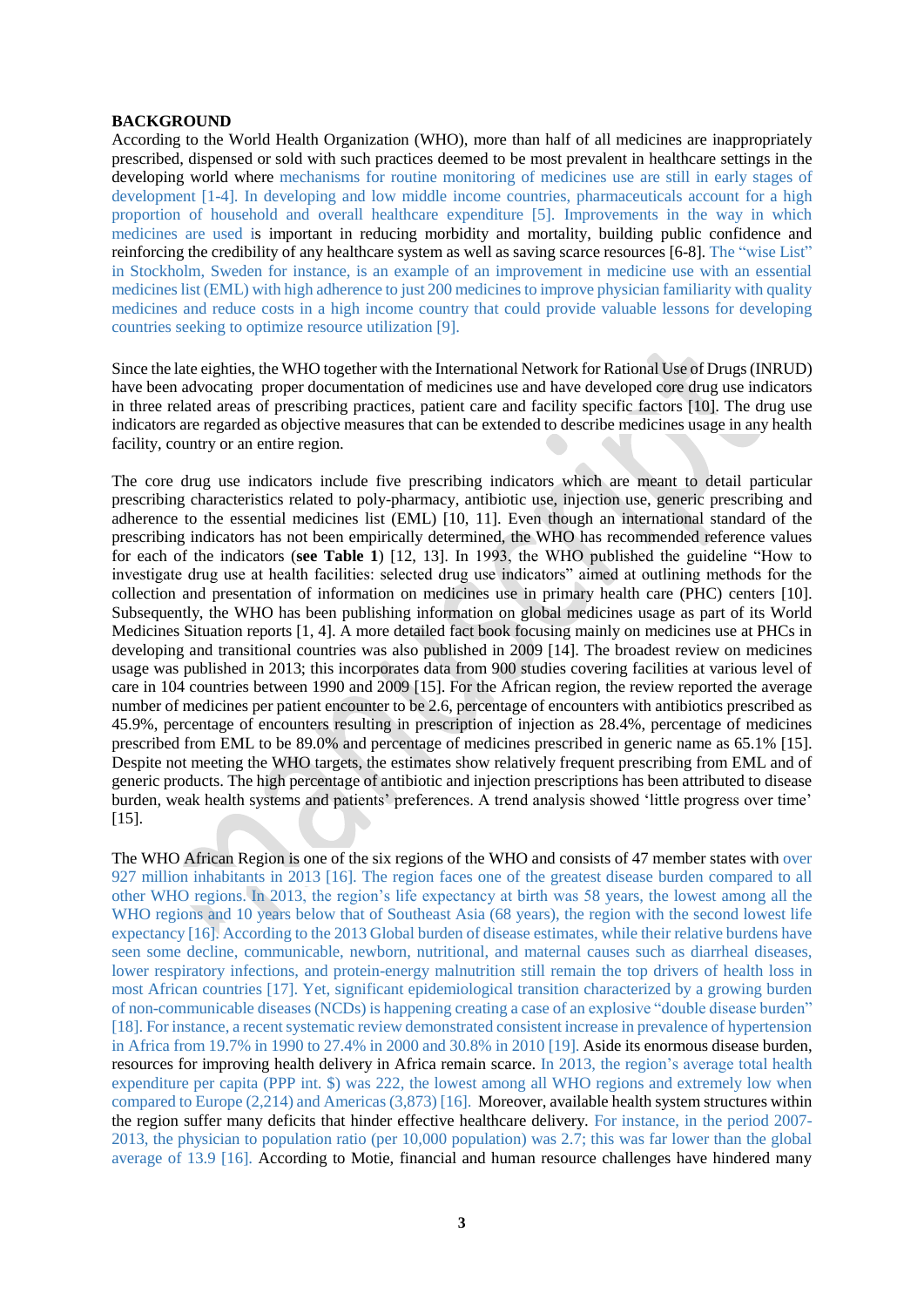healthcare systems within the African region from evolving to meet the emerging healthcare demands [20]. The increasing emergence of non-communicable diseases is likely to further exacerbate these trends.

Most health systems in Africa do not have established mechanisms for routine system-wide medicine monitoring and utilization. Moreover reviews of specifically designed studies are deemed to be out of date after three to five years or even less (Whitlock et al) [21]. This paper presents a systematic review to summarize available information on prescribing indicators for the WHO African region over the last two decades (1995-2015). Our aim was to critically appraise the quality of studies on prescribing practices in the Africa region and to compare the results of studies on prescribing indicators at PHCs in the African region against WHO recommended reference values. We also wished to understand whether there are observable differences in prescribing at private and public facilities in the WHO African region. To this end, we defined public to represent all fully government owned or quasi-governmental facilities. Private was defined to cover for-profit and mission health facilities.

#### **METHODS**

#### *WHO prescribing indicators*

The prescribing indicators measure the performance of healthcare providers in five key areas related to the appropriate use of medicines (**Table 1**) [10]. The derivation of these indicators for any health facility (s) is based on an analysis of patient clinical encounters. A patient encounter is recognized to represent "the duration of interaction between patient and health provider. Ideally, this encounter includes a number of components: history taking, diagnosis process: Selection of non-pharmacological or pharmacological treatment, prescription (and perhaps dispensing) of treatment; and explanations about treatment and its adverse effects, follow-up, and prevention." [22]. The encounters may be analyzed retrospectively using data from medical history records or can be analyzed prospectively as patients arrive during the period of data collection [10]. It is important to highlight that the determination of the core prescribing indicators does not require information on patients' signs and symptoms as they provide general prescribing tendencies (non-disease specific). The various prescribing indicators are meant to elucidate peculiar prescribing characteristics relating to polypharmacy, level of antibiotic and injection use and adherence to guidelines relating to generic and EML prescribing [23].

**Table 1:** WHO prescribing indicators and recommended reference values [12, 13].

#### *Studies Retrieval Process*

We conducted a structured review of the literature in accordance with the PRISMA (Preferred Reporting Items for Systematic Reviews and Meta-Analyses) guidelines[24]. Comprehensive searches were conducted in PubMed, Scopus, Web of science, Africa-Wide Nipad, Africa Journals Online (AJOL), Google scholar and INRUD Bibliography databases. The main key words used were "primary health care, primary health services, community health centres, community-based healthcare, health facilities, primary healthcare settings' AND "prescribing indicators, prescribing patterns, drug use indicators, drug utilization patterns, prescribing evaluation, prescribing statistics, rational prescribing, rational use of medicines, health facility indicators" AND "Africa , Sub-Saharan Africa , WHO African Region". The main limits used were 'humans' and 'English'. Additionally, we searched references of published reviews and selected papers for additional publications.

#### *Inclusion and Exclusion of studies*

We included only observational studies published in English in peer-reviewed Journals between 1<sup>st</sup> January 1995 and 31st December 2015, which reported at least one WHO/INRUD core prescribing indicator or where these indicators were derivable from results/data presented. A study must have specified the total number of patient encounters involved for it to be accepted into the review. Furthermore, to eliminate potential bias, the review included only studies in which the sample of patient encounters were attained through a random sampling technique [25]. For studies with duplicate publications, the version published first or one with complete dataset was selected. In the case of interventional studies, we included only pre (baseline) values. Although, most hospital facilities provide secondary level care, in certain instances, outpatient departments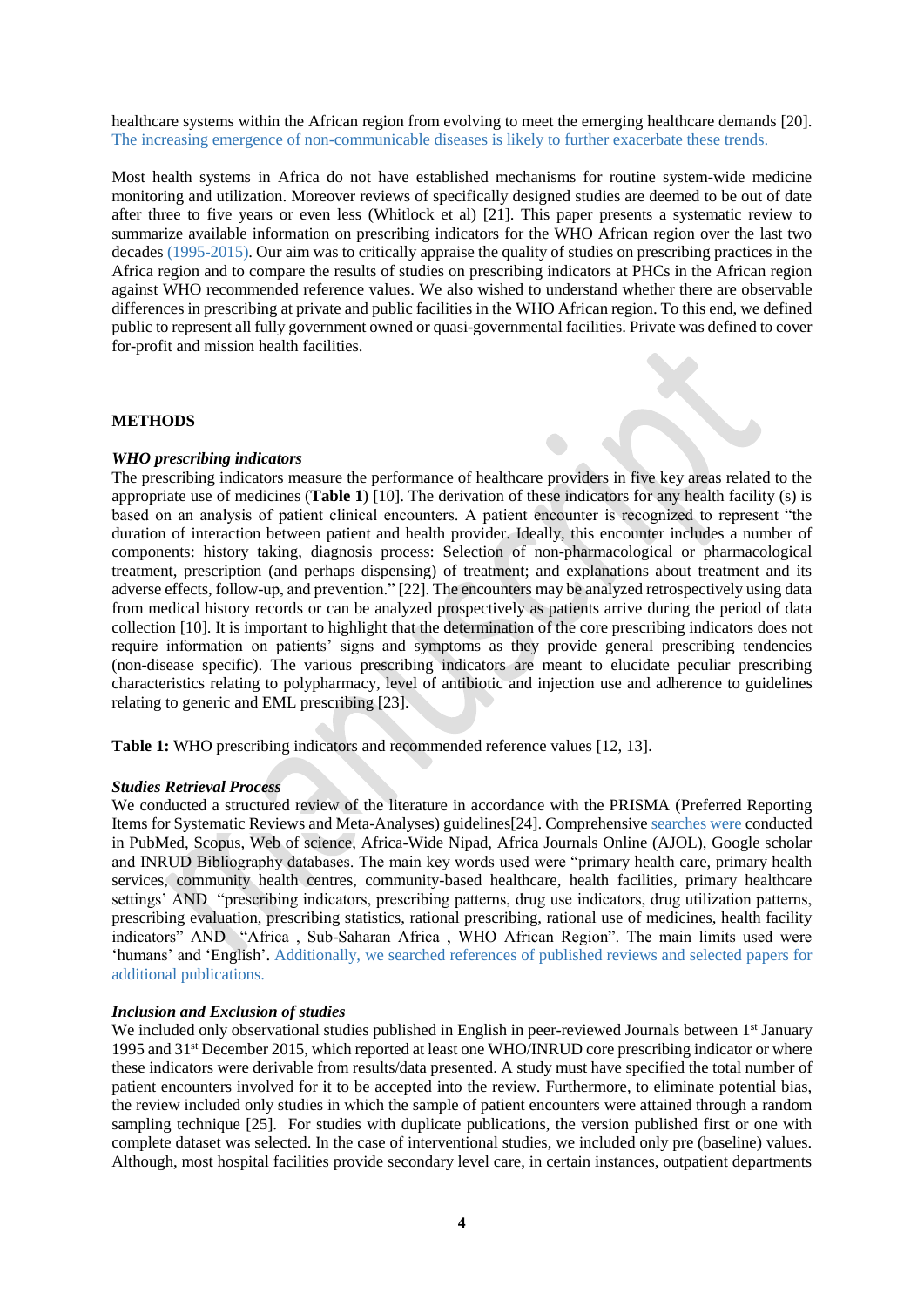provide primary care services. Hence, where full description of this has been provided, studies conducted in such settings were included.

## *Critical appraisal of studies*

Each Study's quality was assessed using a 14-point scoring system modified from the Downs and Black checklist with inclusions of recommendations in the WHO guidelines **(Box 1**) [10, 26]. We awarded a one point value if study satisfied each criteria. If study did not meet criteria, it was awarded a zero. As studies may not assess all the five indicators (e.g. a study may not measure antibiotic use), the criteria were applied in relation to the indicator (s) assessed. In view of this, the quality grading was expressed as a percentage. Irrespective of the number of criteria applied, a study is considered as 'high quality' if it scores  $\geq$ 70% of the total tally scores based on the applicable criteria. A score of 69-51% was regarded as 'moderate quality' and a score of ≤50% was graded as 'low quality'.

**Box 1:** Studies' critical appraisal checklist**.**

## *Statistical analysis*

Due to the wide heterogeneity of studies, a formal meta-analysis was not conducted. We therefore adopted a more descriptive approach as employed in previous reviews [14, 15]. For each WHO/INRUD prescribing indicator, we determined the median as well as the  $25<sup>th</sup>$  and  $75<sup>th</sup>$  percentiles [14]. We did not determine the mean values across studies as this would be unduly influenced by outliers [27]. For each prescribing indicator, study results were not weighted by sample size to avoid the undue influence of larger sample-sized studies [14]. In this case, the approach we adopted was to treat each study as a single data point with equal weight, without regard to sample size and variance. All computations were done electronically using Microsoft Excel 2015® and results of prescribing indicators were compared to the WHO's recommended reference values and with previous reported values [12-15]. Statistical estimates of the difference between the results of prescribing indicators obtained for private and public PHCs as well as between different publication periods was not conducted since variance would have been greatly underestimated in such circumstances [14]. Sub-analysis was also conducted across different facility ownerships (private vs public) as well as across the studies publication periods 1995-2005 and 2006-2015.

## **RESULTS**

## *Studies identification and retrieval*

**Figure 1** outlines the schematic flow of the studies identification and inclusion process. A total of 4,208 articles were identified by literature search. After the exclusion of duplicates and irrelevant studies based on titles and abstracts, 44 articles were retrieved for detailed full-text analysis. Out of the 44 studies, 41 met the inclusion criteria for addition to the review. Two (2) additional studies were identified through the reference screening bringing the total number of studies included in the review to forty-three (43) [7, 8, 22, 28-67]. The 43 studies included in this review (**Table 2**) collectively reported WHO/INRUD prescribing indicators based on overall analysis of 141,323 patient encounters across 572 PHCs. The PHCs included 359 (62.8%) public and 213 (37.2%) private facilities. We were unable to separate 'mission-based' and 'business/forprofit' in the private facilities category as studies gave a limited description of their actitivies. About 65.1%  $(n=28)$  of studies were published in the period 2006-2015 whereas 34.9%  $(n=15)$  were published in the years 1995-2005. The 43 studies included in this review were conducted in 11 countries representing 23.4% (11/47) of countries in the region under study. The 11 countries included Ghana (4), Nigeria (11), Tanzania (6), Kenya (1), Gambia (1), Zambia (1), Zimbabwe (2), South Africa (6), Ethiopia (7), Burkina Faso (2) and Botswana (2). Figure 1-Schematic flow diagram of studies search and retrieval process. Table 2-Descriptive characteristics of included studies.

## **Figure 1: Schematic flow diagram of studies search and retrieval process.**

## **Table 2: Descriptive characteristics of included studies.**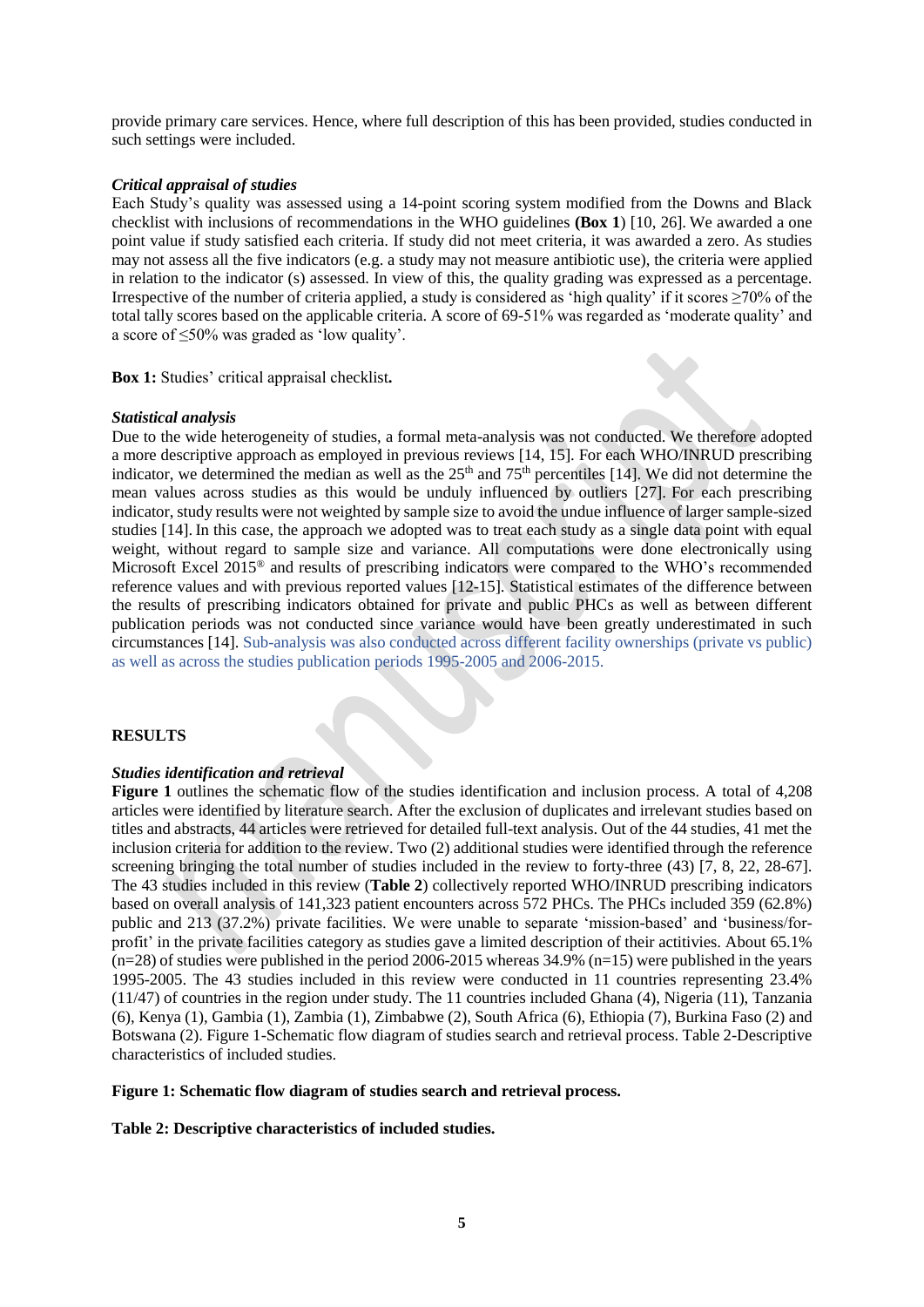## *Quality of studies*

Overall, using the quality assessment criteria outlined, 51% of studies were graded as of high quality whereas 42% and 7% were graded as of medium and low quality respectively. The major factors that affected quality grades of studies included smaller sample size, lack of adherence to WHO guidelines (especially counting and classification of medications) and poor reporting of study information. Around one-third (32.6%) of studies included in the review involved patient encounters <600 and were deemed to be small per recommendations outlined in the WHO guidelines [10]. This is an important consideration as studies with larger sample size are more likely to present representative/generalizable results.

The studies collected data either prospectively (using current patients as they present for consultation) or retrospectively (using past medical records). In 27 studies, data on prescribing were collected retrospectively, in 14 studies this was done prospectively while another 2 studies used a mix approach of collecting prescribing information both prospectively and retrospectively. The fact that majority of studies adopted a retrospective approach is quite understandable as such data are easier to collect. Nonetheless, retrospective analysis introduces some bias if certain information is excluded owing to poor record keeping. In the study by Babalola et al [8] in Nigeria for instance, records of 40 patients were excluded from the analysis because they had incomplete data while in the case of Massele et al [50] in Tanzania, the patient registers of three consecutive years were abandoned for another register because they had incomplete data. It is possible that the excluded information may have presented different prescribing characteristics than those reported in the studies. Also most retrospective analyses rely on prescription sheets and hence may exclude patients who are not prescribed medicines. This is likely to lead to overestimation of variables such as average number of medicines per patient, injection prescribing rate and antibiotic prescribing rate although EML and generic prescribing rates are unlikely to be affected. While studies that adopted a prospective approach may minimize the loss of data and deal with other limitations of retrospective assessments, they also introduce an observer bias (Hawthorne effect) as it is difficult to blind the health facility staff. In Nsimba et al [55] study in Tanzania for instance, all health staff were briefed on the study prior to prospective data collection. Prescribers may modify their behaviour if they know they are been investigated and as such, results derived this way may also not be representative of typical prescribing behaviour [10]. In the two studies that adopted dual prospective and retrospective analysis, no significant difference in results were observed in the two approaches thereby affirming to a large extent the validity of their findings [40, 56].

It is recommended that prescribing indicators are analysed over an extended period (Ideally  $\geq$ 1year) to minimized the impact of seasonal variations in morbidity patterns, peculiarities in staffing and inconsistencies in medicines supply which can all impact on the patterns of medicines prescribing [10, 39]. However, across studies reviewed, the period over which prescribing data were collected varied widely from as short as 1 day to as long as 24 months. Nineteen studies reported data collection period less than 1 year and these are likely to be prone to seasonal variations in prescribing and may not necessarily represent usual trends.

## *Average number of medicines prescribed per patient encounter*

Information on the number of medicines prescribed per patient encounter on average was obtained from 40 studies covering a total patient encounter of 138,671. Among these studies, the median number of medicines prescribed per patient encounter was 3.1 (IQR 2.3- 4.8) (**Table 3**). The average number of medicines prescribed per patient encounter was higher for public 2.6 (IQR 2.2-4.7) than private 2.5 (IQR 2.3-3.2) centres. The reported average medicines prescribed per patient was higher for studies published in the period 2006-2015 (3.5; IQR 2.2-5.6) than the period 1995-2005 (2.4; IQR 2.3-4.0).

## *Percentage of medicines prescribed by generic name*

Generic prescribing rate was reported in 33 studies covering a total of 121,797 patient encounters. Among these studies, the generic prescribing rate was 68.0% (IQR 55.4-80.3). Public PHCs reported a higher percentage (68.9%; IQR 57.6-84.5) of medicines prescribed generically than private centres (61.3%; IQR 47.7-75.7). Generic prescribing rate for studies published in the period 2006-2015 (70.4%; IQR 60.7-81.1) was higher than for studies published in the period 1995-2005 (64.2%; IQR 51.9-77.9).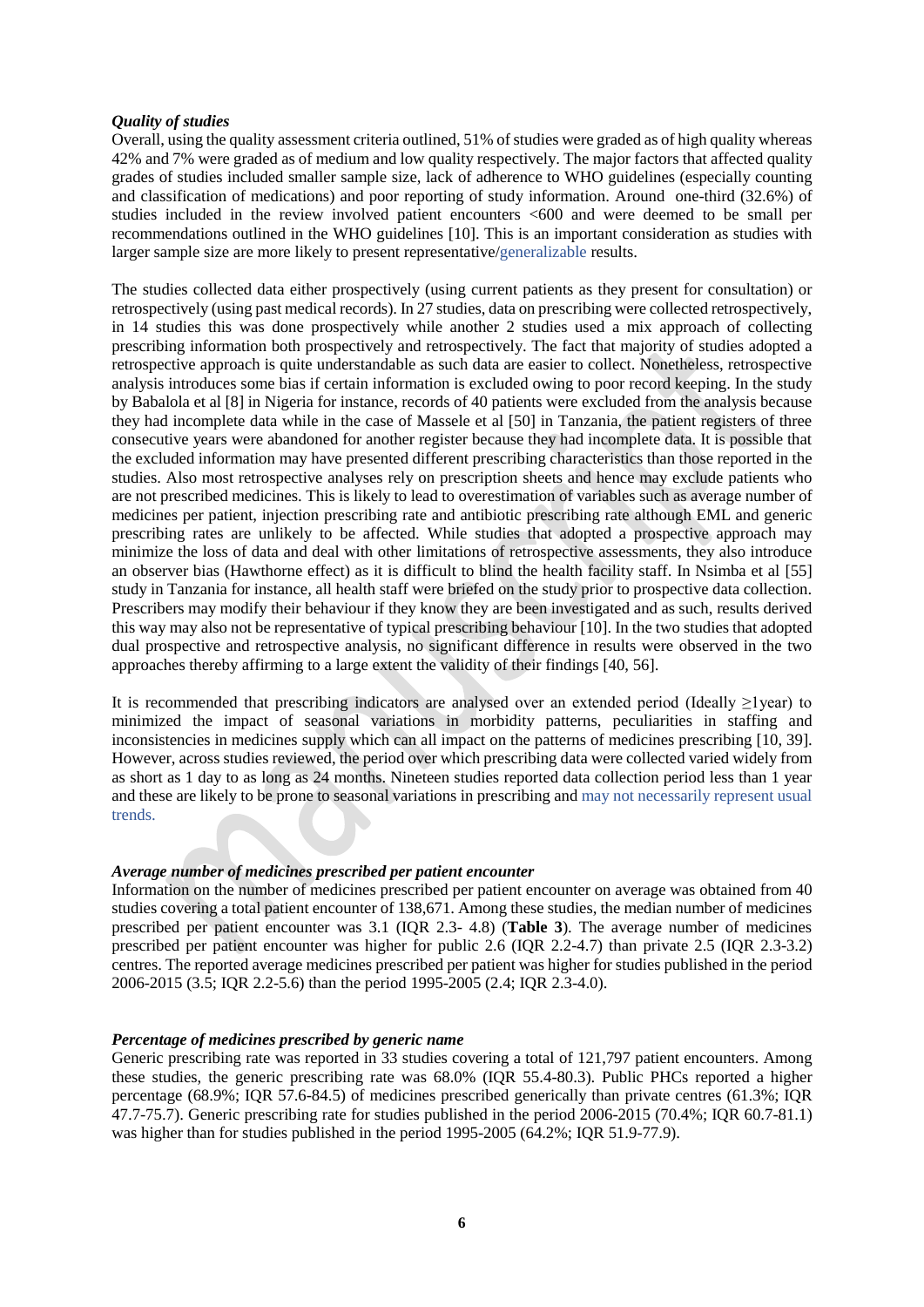#### *Percentage of encounters with antibiotic prescribed*

Data on antibiotic prescribing rate was also retrieved from 34 studies comprising of a total of 120,422 patient encounters. The overall proportion of encounters resulting in the use of antibiotics was 46.8% (IQR 33.7- 62.8). Public PHCs reported lower antibiotic prescribing rate (45.0%; IQR 30.13-60.2) compared to private facilities (51.3%; IQR 37.5-66.6). Higher antibiotic prescribing rate was recorded among studies published in the period 2006-2015 (49.0%; IQR 37.8-63.1) than for those published in the period 1995-2005 (43.1%, IQR 33.7-61.7).

#### *Percentage of encounters with injection prescribed*

Injection prescribing rate was retrieved from 32 studies consisting of a total 40,096 patient encounters. The overall proportion of encounters resulting in the prescription of an injection was 25.0% (IQR 18.7-39.5). The proportion of encounters at public PHCs which resulted in the prescription of an injection was determined as 25.6% (IQR 14.1-44.8) while that of private facilities was 29.0% (IQR 19.0-39.5). Injection prescribing rate was higher across studies published in the period 2006-2015 (25.0%; IQR 17.1-41.4) compared to studies published in the period 1995-2005 (24.8%; IQR 18.7-37.4).

## *Percentage of medicines prescribed from an essential medicines list or formulary*

A total of 27 studies involving a combined number of 101,077 medicines prescribed presented rate of use of EML. The overall proportion of medicines prescribed from an EML was determined as 88% (IQR 76.3- 94.1). Higher proportion of prescriptions from public centres (89.9, IQR 82.9-95.6) adhered to the use of EML than private centres (84.0%; IQR 69.8-91.9). EML use rate was higher among studies published in the period 2006-2015 (88.9%; IQR 70.8-94.0) than for the studies published within 1995-2005 (87.1%; IQR 84.9-92.0).

**Table 3:** Summary of Prescribing Indicators at PHCs within the WHO African Region**.**

## **DISCUSSION**

## *Average number of medicines per patient encounter*

Our review showed a high number of medicines (3.1) prescribed per patient encounter. This value is higher than that reported by the WHO factbook for the African region (2.6) and that for the European (2.5), Southeast Asia (2.5) and the Americas (1.8) regions [14]. The WHO analysis was however based on a larger number of studies as the review was not limited to studies published in peer-reviewed journals, but included those reported in NGOs and Ministry of health reports and from other grey literature. On the other hand, although the WHO factbook and other reports have generally reported higher number of medicines prescribed per patient in private compared to public facilities we found the reverse with slightly higher number of medicines per patient in public (2.6) than private (2.5).

A generally high number of medicines prescribed per patient exceeding WHO reference value may point to polypharmacy as an increasing problem in Africa. Many parts of the region are experiencing a changing epidemiological transition creating a double disease burden of both communicable and NCDs [68] and there is evidence that poly-pharmacy becomes more prominent when health personnel need to treat multiple diseases simultaneously [69, 70] . Additionally, demographic shifts in most parts of Africa is resulting in an increasing elderly population who are likely to suffer significant co-morbidities and need for multiple medications [71, 72]. In countries like Ghana, Kenya, Nigeria and Tanzania the population aged 60 and over is projected to increase by around 147%, 144% and 80%, respectively between 2005 and 2030 [73]. Such patterns may partly account for the observed higher number of medicines prescribed per patient in the period 2006-2015 (3.5) as compared to the period 1995-2005 (2.4). Nonetheless, a number of studies reviewed reported very high levels of symptomatic management of cases [44, 50], and this may have contributed to the overall high number of medicines prescribed per patient.

Excessive use of multiple medicines per patient (poly-pharmacy) is likely to result in increased risk of adverse drug interactions, dispensing errors and decreased patients' knowledge of the correct doses of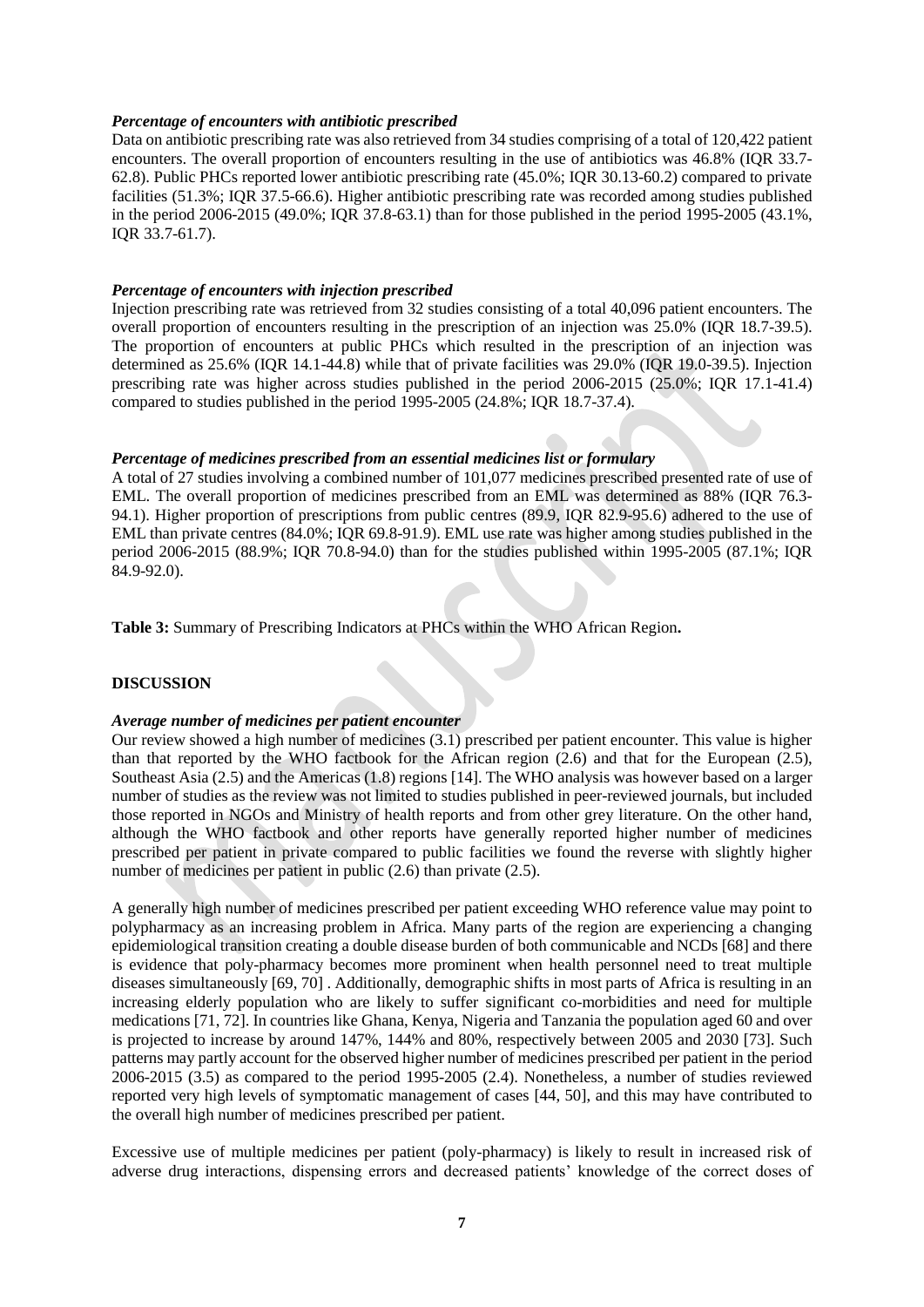medications. In the study in Nigeria by Uzochukwu et al [67], the percentage of patients remembering their dosing schedules decreased significantly as the number of medicines increased whereas Kapp *et al* [45] reported a direct correlation between the number of medicines prescribed and the occurrence of adverse events in South Africa. The occurrence of adverse events emanating from poly-pharmacy can create a cycle of health demands and costs as new treatments may be required [74].

#### *Percentage of medicines prescribed by generic name Generics*

The generic prescribing rate attained in this study (68.0%) was lower than that recommended by the WHO (100%). This result however portrays a better generic prescribing rate than reported by the WHO factbook for the African region (60%) albeit based on smaller number of studies. However, the results appear lower when compared to values reported for the WHO's Western Pacific region (78%), although higher than generic prescribing rates reported for the Eastern Mediterranean (27.7%) and Southeast Asian regions (48.9%) [14]. The lower generic prescribing rate observed in private than public centres is consistent with trends reported by the factbook and in other WHO reports [1, 14, 15].

The overall improved generic prescribing rate as documented by higher generic prescribing for the period 2006-2015 compared to the period 1995-2005 may be due to the increasing availability of standard medicines as generics. For instance, over 45 top brand medications are expected to have patent expired between 2011 and 2020 and thus likely to make generic versions readily available [75]. Once availability improves, lower cost becomes an incentive that could drive generic prescription. As an example; higher rates of generic prescribing [for proton pump inhibitors (PPIs) and statins] were seen in South Africa in 2010/2011 among patients enrolled into medical aid schemes receiving discounted medications [76]. In Netherlands, similar trends have been observed where about threefold increase in statins utilization was observed between 2000 and 2010 despite a 58% decrease in reimbursed expenditure mainly as a result of multiple supply and demand measures, including a preferential pricing policy [77]. Moreover, in recent years, considerable education and studies demonstrating no difference in outcomes between originators and generics across a wide range of products and classes including antipsychotics, anti-infectives and cardiovascular medicines have been undertaken and these may have contributed to the increase in generic prescribing [78-81].

The lower generic prescribing rates observed for private facilities may be due to the fact that prescribers in the private sector may perceive generic medicines as not financially rewarding as patients typically purchase medicines from same facilities and there may be a financial incentive to prescribe most expensive products [22]. Moreover, the prescribing of innovator (expensive) brands in the private sector may be due to prescriber's quest to satisfy the expectations of their clients (often the - well -to do) who may falsely perceive the issuance of expensive (innovator) medicines as constituting 'quality care'. Persistent prescription of branded (innovator) medicines is likely to result in increased treatment costs. In a study by Nwolisa *et al* at outpatient centres in Nigeria, the difference in cost between same drugs prescribed in brand names as against generic names were between 41.7% and 60% [71]. Nicolosi and Gray investigated the cost impact of generic and proprietary prescribing among chronic disease patients in South Africa and their findings indicated that of "all generic medicines identified 67.5% were more than 40% cheaper, per defined daily dose (DDD) per month, than the branded version" [72]. An analysis of facility-based medicines price data from 17 countries by Cameron and Laing [82], found that an average of 9-89% could be saved by switching from originator brands to lowest-price generic equivalents. To further improve generic prescribing diverse approaches may be adopted including addressing fears related to generics, thorough education of prescribers (beginning when they are in school or training) or in some instance the adoption of a compulsory INN prescribing policy [83, 84].

#### *Percentage of encounters with an antibiotic prescribed*

The percentage of encounters with antibiotics prescribed in this review was 46.8% which exceeds the reference value of <30% recommended by the WHO [12]. The antibiotic use rate in this study is however similar to that reported by the WHO (47%) [14]. However, it is lower when compared to estimates provided for the Eastern Mediterranean region (53.2%) but higher than that of the Americas (39.3%) and European (33.5%) regions [14]. A higher value for antibiotic use was reported for the private facilities (51.3%) than public facilities (45%) which does suppose that antibiotic prescribing may be more of a problem in the private than public sector-an observation consistent with WHO reported trends [1, 14].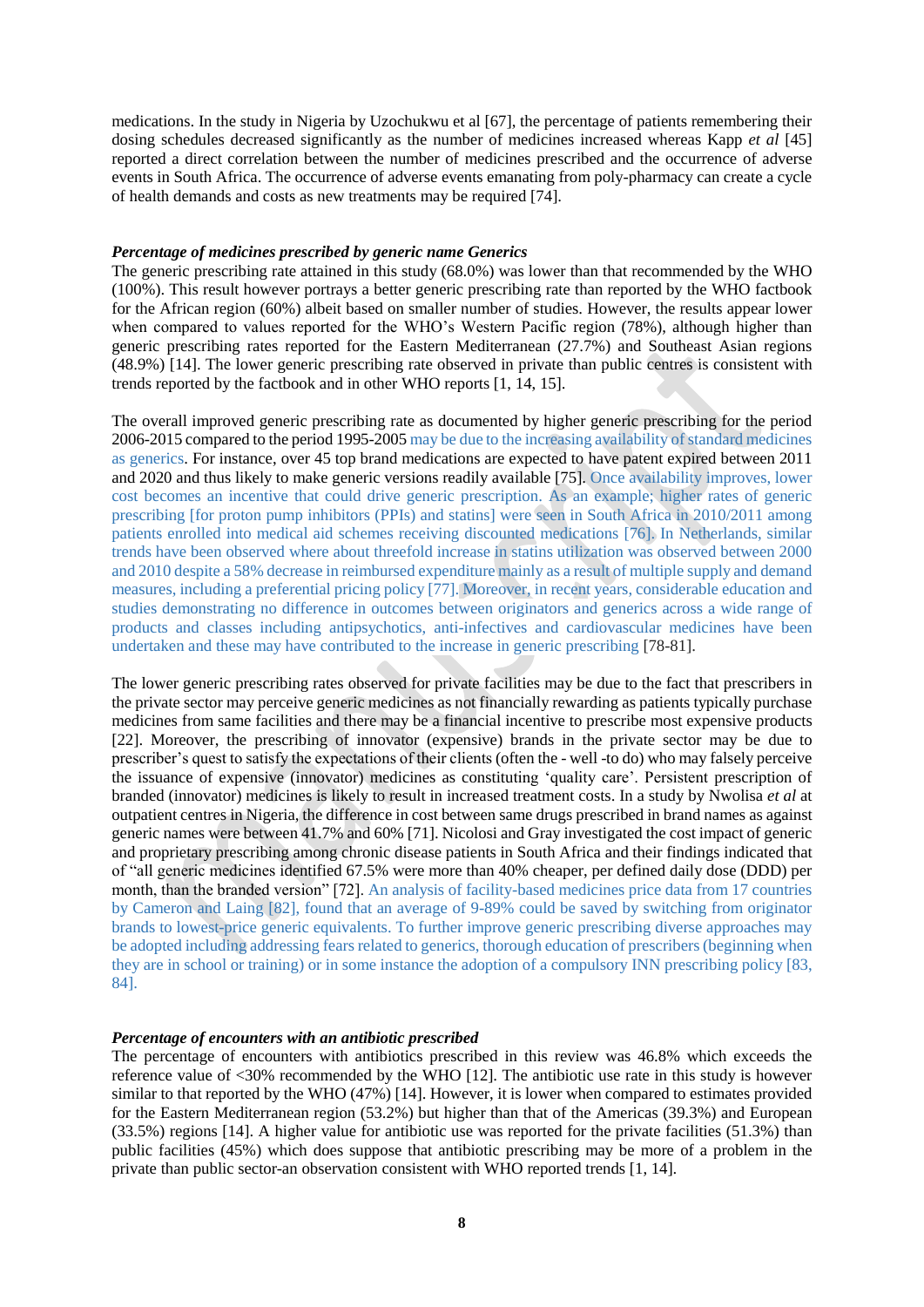The higher antibiotic prescribing rate reported for the 2006-2015 period than for the 1995-2005 period may point to a non-improving or potentially worsening problem of antibiotic use in Africa. The overall high levels of antibiotic prescribing may partly be accounted for by the extensively documented high burden of infectious diseases within the African region. For instance, in the studies included in the review by Massele *et al.* [50] in Tanzania, Enato *et al.* [41] in Nigeria and Bosu and Ofori-Adjei [39] in Ghana, 58%, 38.3%, and 22% of conditions presented at the PHCs respectively were attributable to infectious diseases (excluding malaria). These high levels of reported infections are likely to contribute to high level of antibiotic prescribing. Additionally, in many parts of Africa, HIV/AIDS remains endemic which although does not require the use of antibiotics can increase the prevalence of opportunistic bacterial infections necessitating the use of antibiotics [53].

Not all antibiotic prescribing and use is appropriate. In a number of studies, antibiotics were reported as been prescribed to treat diseases like malaria, diarrhoea and RTIs (mostly viral in origin) conditions which do not usually require antibiotic use [40, 56, 59]. At PHCs in many parts of Africa, microbiology laboratory facilities are often non-existent and as such prescribers may rely mainly on their clinical judgment. While empirical use of antibiotics based on clinical judgment other than laboratory confirmations is permitted in many instances such as otitis, apparent pneumonia and cellulitis, it is well recognized that consistent use of antimicrobials when infection or diagnosis has not been established or fully confirmed can lead to overprescribing [85]. While it is recommended good practice that medicines are written for specified diagnosis in one study conducted in Nigeria by Isah [44], over 50% of the patients' folders reviewed had no established diagnosis whereas another study conducted in Ethiopia by Desta *et al*. [40] reported that any compliant presented by patient was recorded as final diagnosis. One study investigated prescribing patterns across different health professionals and found higher level of antibiotic prescribing more prevalent in lower cadre staff like community nurses and health assistants than in medical doctors and pharmacists [8]. However across all the studies, higher antibiotic use were generally reported for mix of health workers (physicians, nurses, medical assistants etc.). Lack of in-service training was recognised as contributing to poor prescribing practices as demonstrated by one study in Ghana, in which the investigators reported that for the PHCs surveyed, none of the prescribers had received an in-service training in the preceding 5 years [39].

In addition to lack of adequate training, prevailing socio-cultural factors and demand are known to influence irrational antibiotics use [86]. These factors were reported by some studies to have influenced prescribing behaviours [40]. In private settings, prescribers are more likely to adhere to patient demand for antibiotics and injections for fear of losing out on customers and this may underline the higher antibiotic prescribing rate observed. Some studies found a correlation between patient overload and injection and antibiotic use [22, 64]. In many parts of Africa there are widespread reports of acute shortage of health staff, therefore in many instances, there is increased likelihood of personnel playing dual role of prescriber and dispenser. Such occurrences can be a breeding ground for irrational prescribing as no control mechanisms will be in place to check wrong, incorrect or poor prescribing. Dispensing prescribers are particularly worrying in the privatefor-profit sector where there may be financial incentives for over-prescribing. For instance, Trap et al found that PHC dispensing doctors were more likely to prescribe antibiotics than non-dispensing doctors in Zimbabwe [22]. Prescribers may find it more convenient and time-saving to prescribe an antibiotic rather than educate a patient that his condition does not require an antibiotic as it will require more lengthy discussion [87]. In a study in Ghana by Polage et al. [88], ninety-eight percent of physicians stated that they rarely order or never order tests, because of time constraints.

Indiscriminate use of antibiotics backed by no diagnostic certainty can contribute to the development of drug resistance [85]. In one study included in this review, the researchers carried out further antibiotic sensitivity testing. Their findings indicated that, vaginal and endocervical isolates were always resistant to the commonly used antibiotics such as ampicillin and tetracycline but almost always sensitive to antibiotics like cefuroxime and gentamicin which were less frequently prescribed at the facilities [39]. The development of antibiotic drug resistance can cause significant morbidity and mortality as infectious disease rates remain high in the African region. High use of antibiotics is also costly and the development of resistance can further aggravate treatment cost by requiring the use of more powerful and expensive antibiotics which are likely to be unavailable in many parts of Africa. In the Bosu and Ofori-Adjei study in Ghana, antibiotics alone accounted for about 40% of treatment cost in patients in whom they were prescribed [39].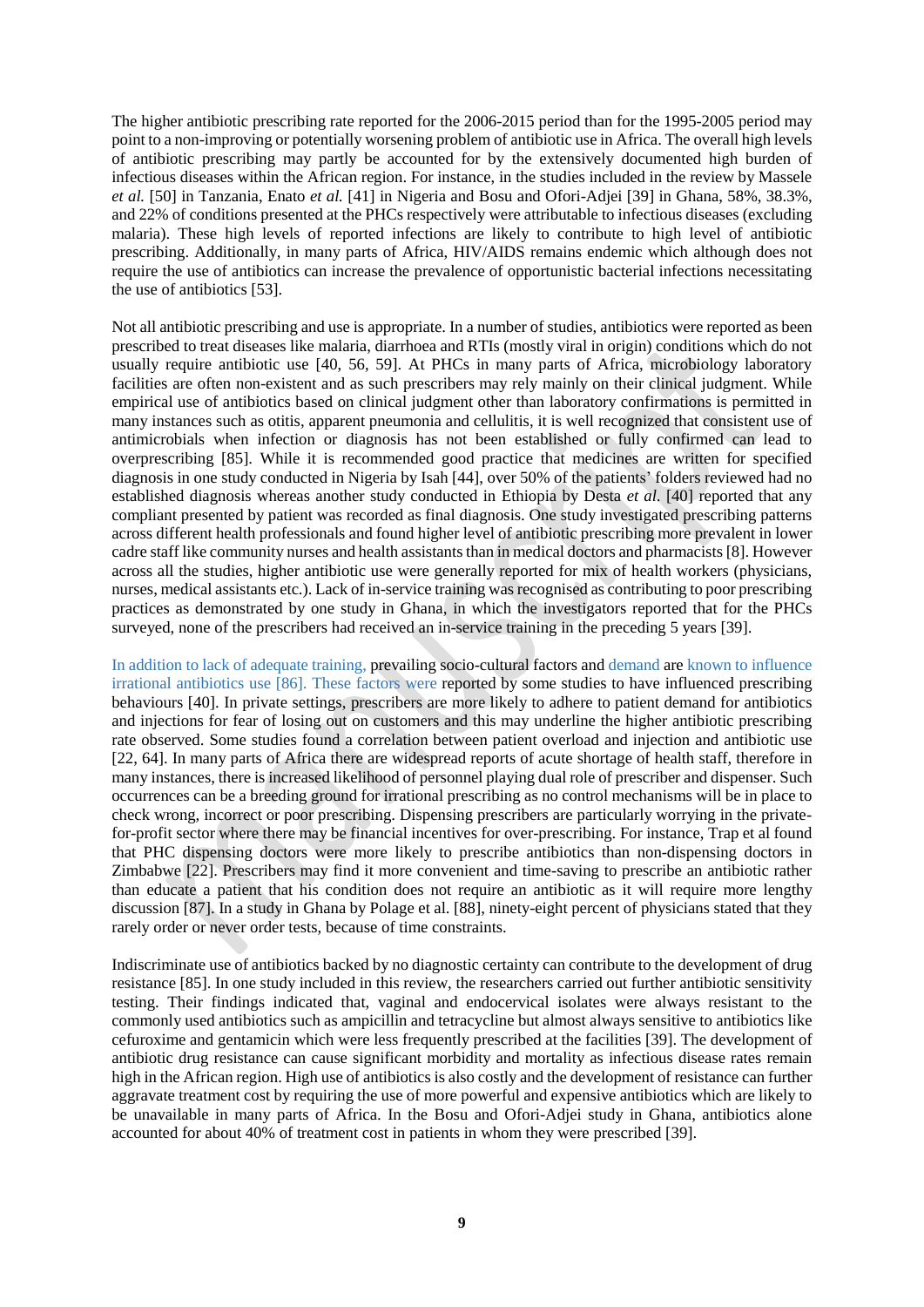#### *Percentage of encounters with an injection prescribed*

The overall injection use rate determined in this study was 25.0% which exceeds the reference value (<20%) recommended by the WHO [12]. The WHO fact book reported an injection use rate of 27.5% which is a bit higher than that attained in this study [14]. The result also indicates a higher use of injectable medications when compared to results reported for Eastern Mediterranean (20.1%), European (17.2%) and West Pacific (23.2%) regions. In comparison, the study found higher use of injections at private facilities (29%) than at public centres (25.6%) which is also in accord with global trends reported by the WHO [1, 14]. The similar injection prescribing rate in the periods 2006-2015 and 1995-2005 may highlight a nonchanging injection use behaviours among health personnel in the region.

Widespread injection prescribing was reported across all mix of health workers (doctors, nurses, medical assistants etc.). Patient preference, socio-cultural beliefs have been also noted to influence prescribing behaviours. In a study by Massele and Mwaluko in Tanzania, it was reported that some patients walked into the PHC facility with their own supply of injectable medicines, syringes and needles asking for them to be prescribed these medicines because they believed injections were more powerful in restoring and maintaining health than other formulations [89]. As indicated previously, patient influences are likely to be felt more in the private sector where there may be a financial implication if prescribers do not adhere to patient demands. As the administration of injections often requires supervision by skilled health care providers, the frequency of prescription of injectable medications is important [90]. Excessive and indiscriminate use of injections can increase the risk of spreading blood-borne diseases such as hepatitis B and even HIV/AIDS especially in a region where infections rates remain high. Moreover, overuse of injections sets up a cycle of repeated visits putting pressure on healthcare staff and driving costs.

## *Percentage of medicines prescribed from an essential medicines list or formulary*

The overall EML prescribing adherence of 88.0% in this study is comparable to the 87.8% reported by the WHO albeit lower than the optimal recommended value (100%) [13]. The EML prescribing rate presented in this review is higher when compared to estimates reported for other regions like the European (55.1%), Americas (71.4%) and the South East Asia (81%) regions [14]. The results obtained indicate that adherence to EML when prescribing is better at public (93.5%) that private facilities (83.95%), a pattern consistent with what has been reported previously by the WHO [14, 15].

The general high EML prescribing rate may be due to wider adoption of the use of EML in many countries as well as expanding number of medicines on various EMLs [91]. Regardless, the non-optimal use of EML as reported in this study can be attributed to a myriad of factors such as ineffective distribution of EML, inadequate sensitization among health workers and a general lack of enforcement mechanisms. In separate studies by Bosu and Ofori-Adjei [39] and Odusanya and Oyediran [7] conducted in Ghana and Nigeria respectively, all the facilities studied lacked a copy of an EML. Moreover, some studies reported that the main source of information for prescribers were drug representatives [39, 49]. Such sources have been documented to be problematic as drug companies may over-represent the efficacy of their medicines, discredit the efficacy of competitor brands and likely to induce prescribers to prescribe outside established guidelines [92, 93]. The lower EML adherence observed in private practice may be due to the fact that in many countries in Africa, the private sector is encouraged but not obliged to prescribe from EML as may be the case for public centres [53].

#### *Limitations*

This systematic review has some limitations. Firstly, the identified studies were concentrated in a few (11 out of 47) countries in the studied region. While a lack of research into this area in parts of Africa may have contributed to this; it may have also been due to the inclusion of only articles published in English and also the exclusion of grey literature. Around one-third (32.6%) of studies included in the review involved patient encounters <600 and were deemed to be small per recommendations outlined in the WHO guidelines [10]. This review also took the assumption that the African region is homogenous although in reality, there may be differences in disease burden, health system challenges, socio-cultural and political climates across countries which all can affect how medicines are used. Majority of the studies (74%) also collected data retrospectively. We consider that retrospective analysis may result in the overestimation of poly-pharmacy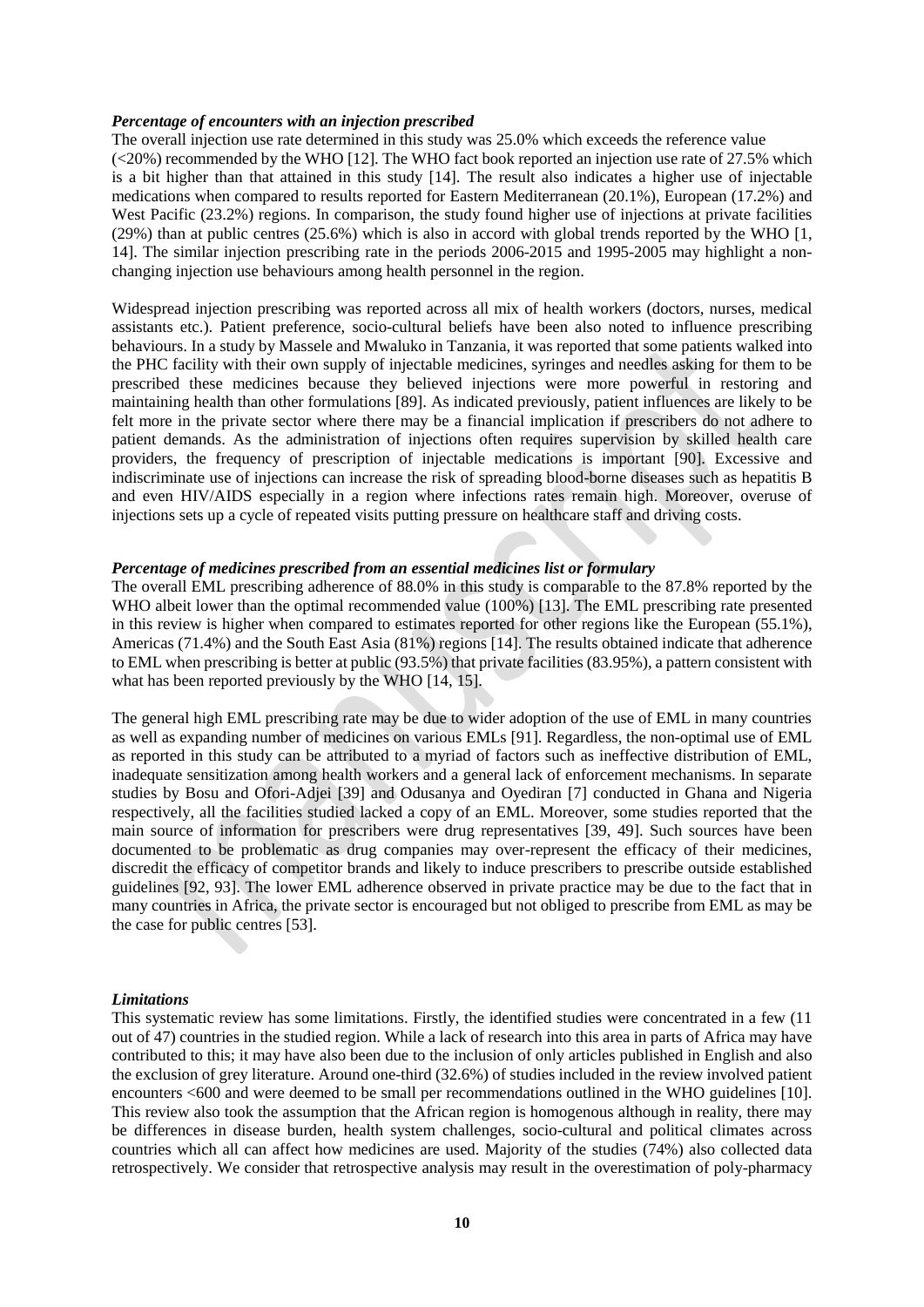(average number of medicines), antibiotic utilization and injection use because patients who were not given a prescription are likely to be excluded [25]. In our analysis we stratified results by key sector (public and private) but did not control for differences in prescriber characteristics. Therefore, the apparent differences in the prescribing indicators between the two sectors may be due to multiple factors. We assessed prescribing indicators at two time points and this is unlikely to reveal much about prescribing trends. Importantly, this review reports indicator-based studies which are unable to ascertain whether the reported prescribed medicines were actually taken by the patients involved. Indicator-based studies while able to identify medicine use problem areas, do not answer the question of rationality or appropriateness of treatment which may require a different methodology and analysis [23]. It is also important to reiterate that while the WHO proposed reference values are important, these have not been empirically determined [25]. While our review has analysed data on studies published over the last two decades, it is possible that some studies covered in grey literature may have been missed.

#### **Conclusion**

The values obtained in this review deviate significantly from the WHO recommended reference values. While our review is based on limited studies, it does highlight that some improvements in prescribing practices are needed. The prescribing patterns observed are reflective of population factors as well as varied health system challenges on the African continent. Increased collaborative efforts are therefore required to improve medicine prescribing practices in the region. This is necessary not only to avert negative health consequences but also to afford the optimal utilization of scarce resources.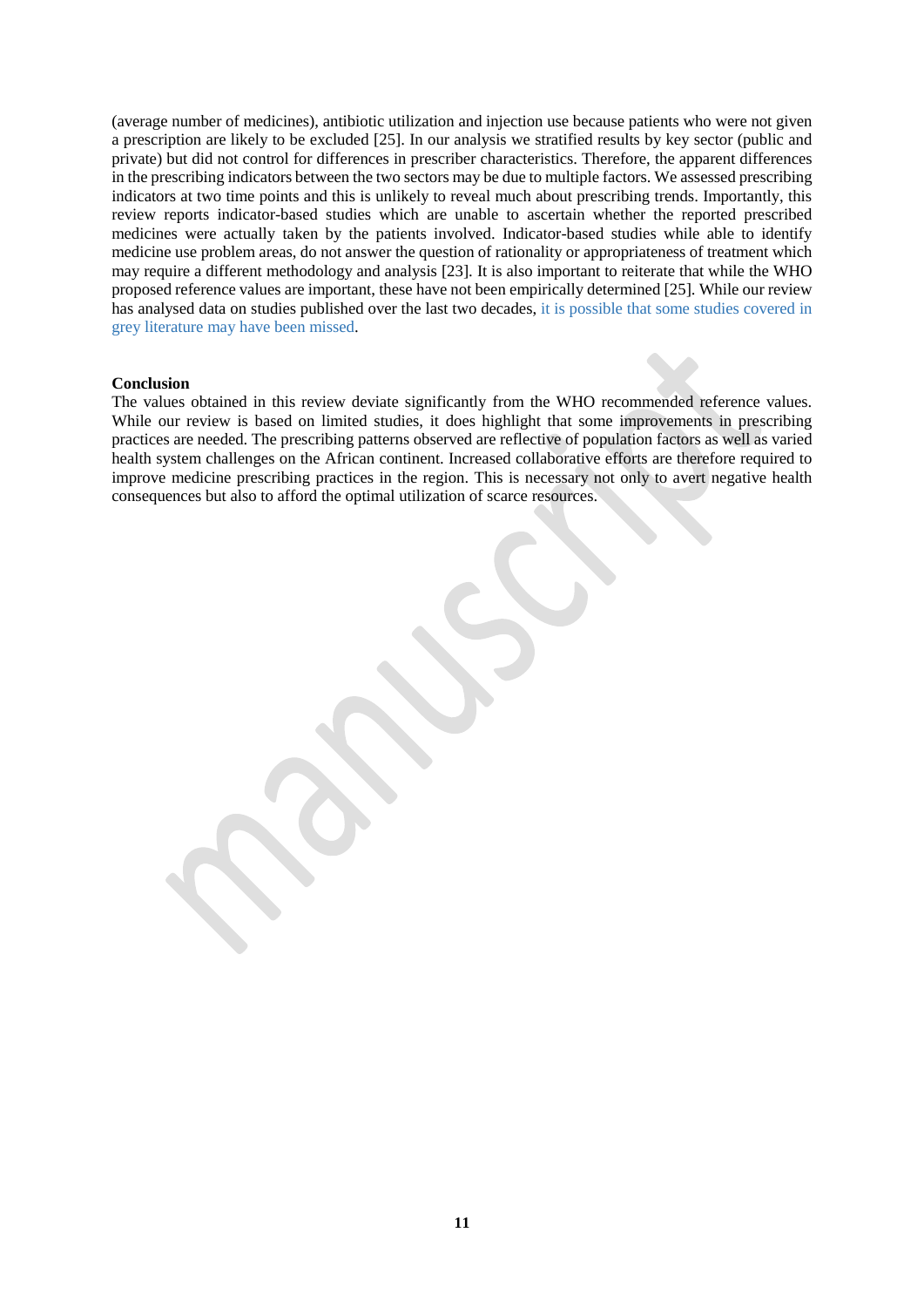# **DECLARATIONS**

## **Ethical Approval**

An ethical approval was not required for this study as it did not report any individual data but relied on aggregate data from published studies already available in the public domain.

## **Consent to publish**

Not applicable

## **Availability of data and materials**

We declare that the data supporting the conclusions of this article are fully described within the article.

## **Competing interests**

The Authors declare no competing interests.

## **Funding**

None

## **Authors' Contributions**

RO conceived the study, undertook the literature review and appraisal, analysis and first draft. PB and AP contributed to the design of the study, supervised the study analysis and contributed to drafting of the manuscript. All authors read and approved the final content of this manuscript.

# **Acknowledgements**

Thank you to the reviewers for their helpful comments.

## **Abbreviation**

WHO: World Health Organization HIV: Human Immunodeficiency virus AIDS: Acquired immune deficiency syndrome PHC: Primary health care EML: Essential medicines List NCD: Non communicable disease LRI: Lower respiratory infection GDP: Gross domestic product PRISMA: Preferred Reporting Items for Systematic Reviews and Meta-Analyses RTI: Respiratory tract infections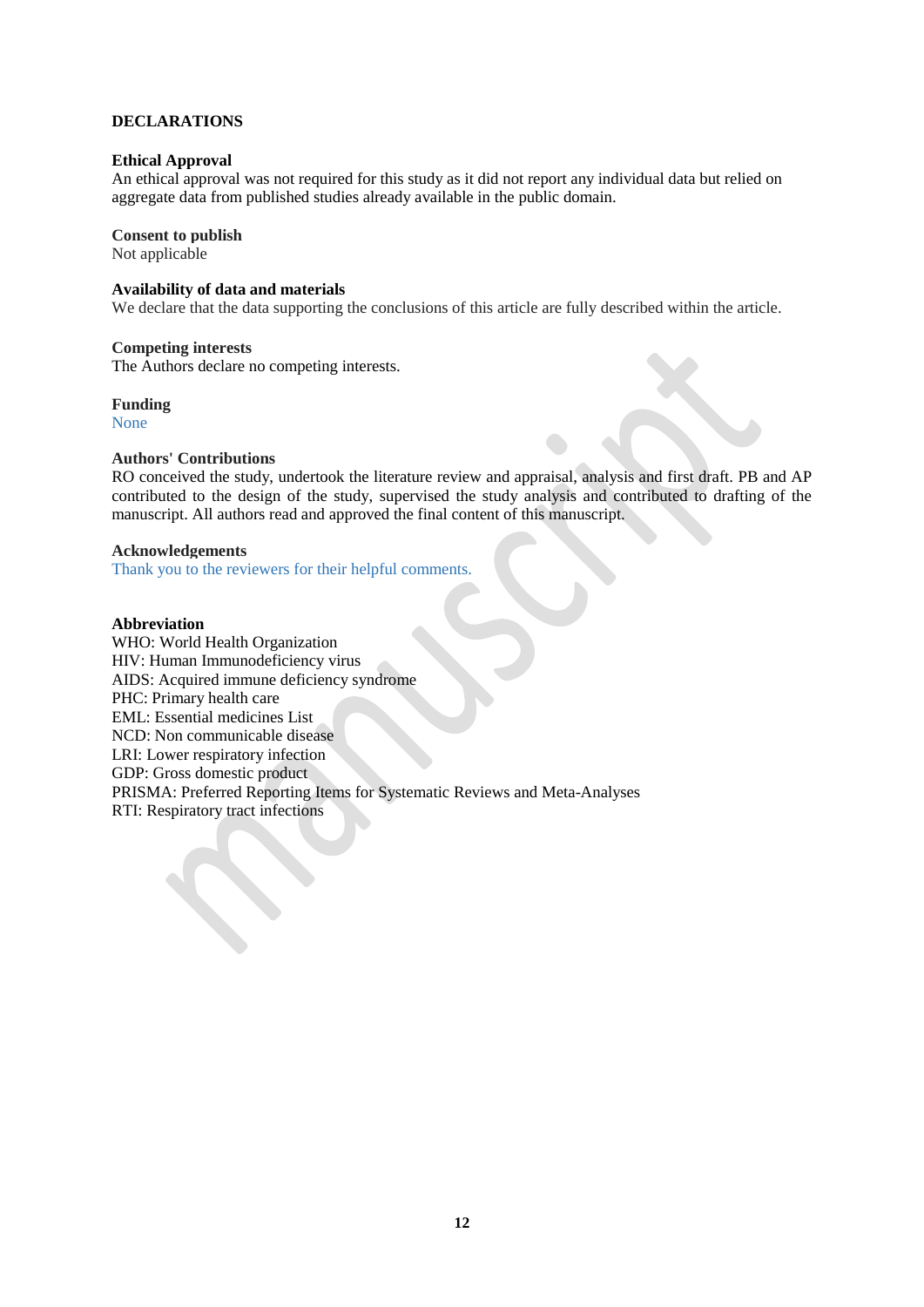# **REFERENCES**

- 1. World Health Organization: **The World Medicines Situation**. Geneva: World Health Organization; 2004.
- 2. Laing R: **Rational Drug Use; an unsolved problem**. *Tropical Doctor* 1990, **20**:101-103.
- 3. Massele A, Burger J, Katende-Kyenda NL, Kalemeera F, Kenaope T, Kibuule D, Mbachu O, Mubita M, Oluka M, Olusanya A *et al*: **Outcome of the first Medicines Utilization Research in Africa group meeting to promote sustainable and rational medicine use in Africa**. *Expert review of pharmacoeconomics & outcomes research* 2015, **15**(6):885-888.
- 4. World Health Organization: **World Medicines Situation Report 2011**. Geneva: World Health Organization; 2011.
- 5. Cameron A, Ewen M, Ross-Degnan D, Ball D, Laing R: **Medicine prices, availability, and affordability in 36 developing and middle-income countries: a secondary analysis**. *Lancet*  2009, **373**(9659):240-249.
- 6. Fraser S: **Rational Use of essential medicines**. *World Health Forum* 1985, **6**:36-66.
- 7. Odusanya O, Oyediran M: **Rational Drug use at Primary Health Care Centres in Lagos, Nigeria**. *Nigerian Quaterly Journal of Hospital Medicine* 2000, **10**(1 ):4-7.
- 8. Babalola C, Awoleye S, Akinyemi J, Kotila O: **Evaluation of prescription pattern in Osun State (Southwest) Nigeria** *Journal of Public Health and Epidemiology* 2011, **3**(3):94-98.
- 9. Gustafsson LL, Wettermark B, Godman B, Andersen-Karlsson E, Bergman U, Hasselstrom J, Hensjo LO, Hjemdahl P, Jagre I, Julander M *et al*: **The 'wise list'- a comprehensive concept to select, communicate and achieve adherence to recommendations of essential drugs in ambulatory care in Stockholm**. *Basic & clinical pharmacology & toxicology* 2011, **108**(4):224- 233.
- 10. World Health Organization: **ow to Investigate Drug Use in Health Facilities: Selected Drug Use Indicators - EDM Research Series No. 007. WHO/DAP/93.1**. Geneva: World Health Organization; 1993.
- 11. Hogerzeil HV, Bimo, Ross-Degnan D, Laing RO, Ofori-Adjei D, Santoso B, Azad Chowdhury AK, Das AM, Kafle KK, Mabadeje AF *et al*: **Field tests for rational drug use in twelve developing countries**. *Lancet* 1993, **342**(8884):1408-1410.
- 12. Harvard Medical School and Harvard Pilgrim Health, World Health Organization: **Using indicators to measure country pharmaceutical situations Fact Book on WHO Level I and Level II monitoring indicators** In*.*, edn. Geneva: World Health Organization; 2006.
- 13. Dumoulin J, Kaddar M, Velásquez G: **Guide to Drug Financing Mechanisms**. Geneva: World Health Organization; 1998.
- 14. World Health Organization, Harvard Medical School and Harvard Pilgrim Health: **Medicines use in primary care in developing and transitional countries Fact Book summarizing results from studies reported between 1990 and 2006** Geneva: World Health Organization; 2009.
- 15. Holloway KA, Ivanovska V, Wagner AK, Vialle-Valentin C, Ross-Degnan D: **Have we improved use of medicines in developing and transitional countries and do we know how to? Two decades of evidence**. *Tropical medicine & international health : TM & IH* 2013, **18**(6):656- 664.
- 16. World Health Organization Regional Office for Africa: **Atlas of African Health Statistics 2016 - Health situation analysis of the African Region**. Brazzaville, Republic of Congo World Health Organization; 2016.
- 17. Global Burden of Disease Study C: **Global, regional, and national incidence, prevalence, and years lived with disability for 301 acute and chronic diseases and injuries in 188 countries, 1990-2013: a systematic analysis for the Global Burden of Disease Study 2013**. *Lancet* 2015, **386**(9995):743-800.
- 18. Maher D, Smeeth L, Sekajugo J: **Health transition in Africa: practical policy proposals for primary care**. *Bulletin of the World Health Organization* 2010, **88**(12):943-948.
- 19. Adeloye D, Basquill C: **Estimating the prevalence and awareness rates of hypertension in Africa: a systematic analysis**. *PloS one* 2014, **9**(8):e104300.
- 20. Moeti M: **Fighting Non-communicable Diseases: An Overview of Africa's New Silent Killers**. In: *African Health Monitor.* vol. 8, January-June 2008 edn. Brazzaville, Republic of Congo: World Health Organization Regional Office for Africa: 2-5.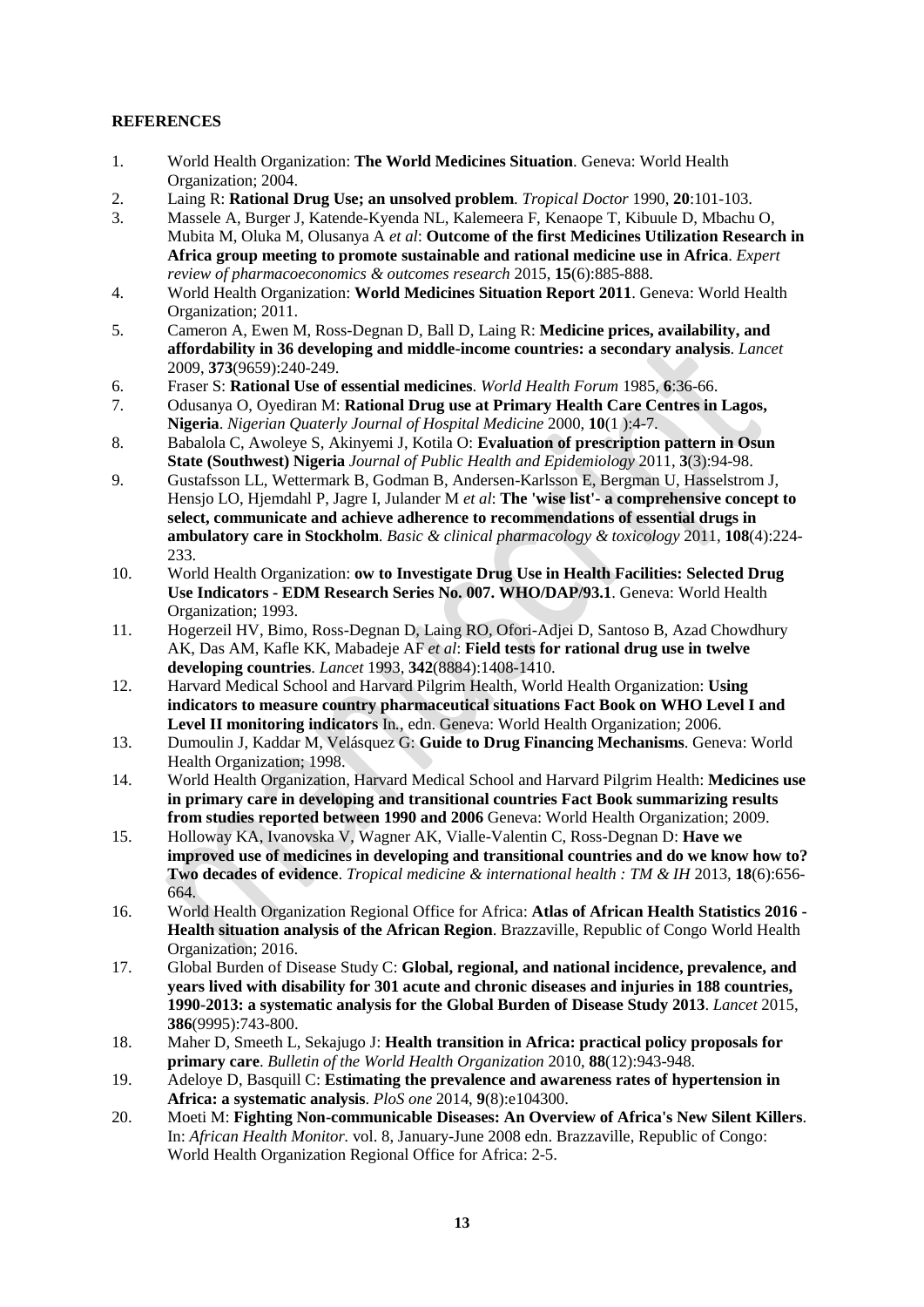- 21. Whitlock EP, Lin JS, Chou R, Shekelle P, Robinson KA: **Using existing systematic reviews in complex systematic reviews**. *Annals of internal medicine* 2008, **148**(10):776-782.
- 22. Trap B, Hansen EH, Hogerzeil HV: **Prescription habits of dispensing and non-dispensing doctors in Zimbabwe**. *Health policy and planning* 2002, **17**(3):288-295.
- 23. Ofori-Asenso R: **A closer look at the World Health Organization's prescribing indicators**. *Journal of pharmacology & pharmacotherapeutics* 2016, **7**(1):51-54.
- 24. Moher D, Liberati A, Tetzlaff J, Altman DG, Group P: **Preferred reporting items for systematic reviews and meta-analyses: the PRISMA statement**. *Journal of clinical epidemiology* 2009, **62**(10):1006-1012.
- 25. Yin X, Song F, Gong Y, Tu X, Wang Y, Cao S, Liu J, Lu Z: **A systematic review of antibiotic utilization in China**. *The Journal of antimicrobial chemotherapy* 2013, **68**(11):2445-2452.
- 26. Downs SH, Black N: **The feasibility of creating a checklist for the assessment of the methodological quality both of randomised and non-randomised studies of health care interventions**. *Journal of epidemiology and community health* 1998, **52**(6):377-384.
- 27. Cousineau D, Chartier S: **Outliers detection and treatment: a review**. *International Journal of Psychological Research* 2010, **3**(1):58-67.
- 28. Abdella S, Wade N: **Prescribers adherence to the basic principles of prescrption orders writing in South West Ethiopia.** *National Journal of Physiology,Pharmacy and Pharmacology*  2012, **2**(1):66-70.
- 29. Adisa R, Fakeye T, Aindero V: **Evaluation of prescription pattern and patients' opinion on healthcare practices in selected primary healthcare facilities in Ibadan, South-Western Nigeria**. *African Health Sciences* 2015, **15**(4):1318-1329.
- 30. Afriyie D, Tetteh R: **A description of the pattern of rational drug use in Ghana Police Hospital.** *International Journal of Pharmacy and Pharmacology* 2014, **3**(1):143-148.
- 31. Afriyie DK, Amponsah SK, Antwi R, Nyoagbe SY, Bugyei KA: **Prescribing trend of antimalarial drugs at the Ghana Police Hospital**. *Journal of infection in developing countries*  2015, **9**(4):409-415.
- 32. Ahiabu MA, Tersbol BP, Biritwum R, Bygbjerg IC, Magnussen P: **A retrospective audit of antibiotic prescriptions in primary health-care facilities in Eastern Region, Ghana**. *Health policy and planning* 2016, **31**(2):250-258.
- 33. Angamo M, Wabe N, Raju N: **Assessment of Patterns of Drug use by using World Health Organization's Prescribing, Patient Care and Health facility indicators in Selected Health Facilities in Southwest Ethiopia.** . *Journal of applied Pharmaceutical science* 2011, **1**(7):62-66.
- 34. Ball DE, Maidza J, Rusike T, Sharief K, Taderera T, Tangawarima T: **Drug use indicators at St Mary's Clinic**. *The Central African journal of medicine* 2000, **46**(2):54-55.
- 35. Bantie L: **Assessment of Prescribing practice pattern in Governmental Health Centers of Bahir Dar Town, Ethiopia** *World Journal of Pharmaceutical Science* 2014, **2**(10):1184-1190.
- 36. Bexell A, Lwando E, von Hofsten B, Tembo S, Eriksson B, Diwan VK: **Improving drug use through continuing education: a randomized controlled trial in Zambia**. *Journal of clinical epidemiology* 1996, **49**(3):355-357.
- 37. Boonstra E, Lindbaek M, Khulumani P, Ngome E, Fugelli P: **Adherence to treatment guidelines in primary health care facilities in Botswana**. *Tropical medicine & international health : TM & IH* 2002, **7**(2):178-186.
- 38. Boonstra E, Lindbaek M, Ngome E: **Adherence to management guidelines in acute respiratory infections and diarrhoea in children under 5 years old in primary health care in Botswana**. *International journal for quality in health care : journal of the International Society for Quality in Health Care / ISQua* 2005, **17**(3):221-227.
- 39. Bosu WK, Ofori-Adjei D: **An audit of prescribing practices in health care facilities of the Wassa West district of Ghana**. *West African journal of medicine* 2000, **19**(4):298-303.
- 40. Desta Z, Abula T, Beyene L, Fantahun M, Yohannes AG, Ayalew S: **Assessment of rational drug use and prescribing in primary health care facilities in north west Ethiopia**. *East African medical journal* 1997, **74**(12):758-763.
- 41. Dippenaar H, Joubert G, Van Rooyen C: **How cheap is primary health care? Cost per script at the Heidedal Community Health Centre and National District Hospital in Bloemfontein.** . *South African Family Practice* 2005, **47**(7):37-40.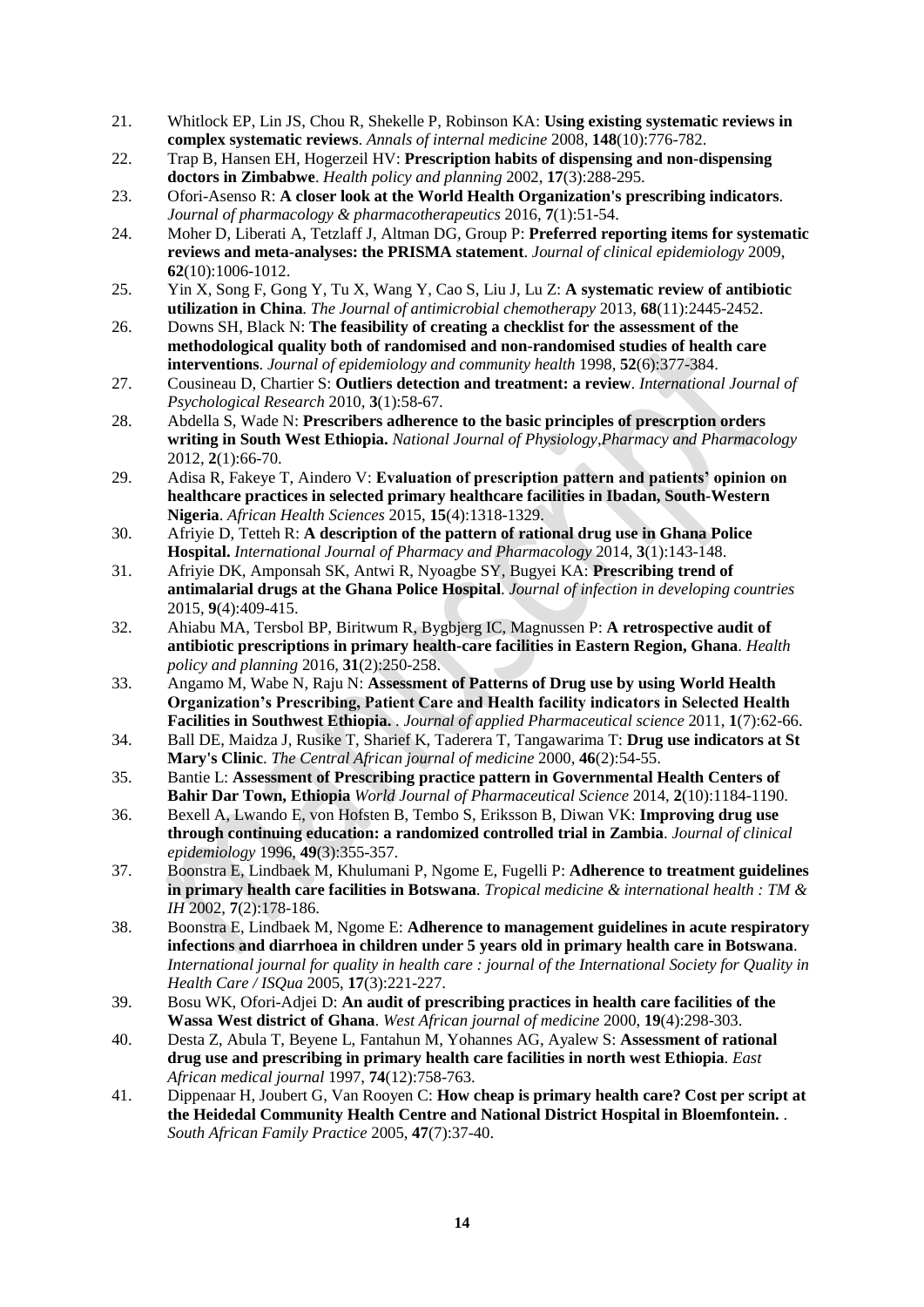- 42. Enato E, Sounyo A, Madadi P: **Assessment of disease profiles and drug prescribing patterns of health care facilities in Edo state, Nigeria.** *Journal of Public Health in Africa* 2012, **3**(e25):101- 106.
- 43. Enato E, Mohammed A, Dayom D, Ekpe P: **Medication prescribing practices of healthcare professionals in primary health centres in Niger State, Nigeria**. *Journal of Pharmacy and Bioresources* 2013, **10**(1).
- 44. Isah H: **Prescription pattern among care providers in Catholic-church-owned primary health care facilities in the Northern Ecclesiastical provinces of Abuja, Jos and Kaduna,Nigeria: Preliminary findings**. *Journal of Pharmaceutical and Allied Sciences* 2008, **5**(2).
- 45. Kapp P, Klop A, Jenkins L: **Drug interactions in primary health care in the George subdistrict, South Africa: a cross-sectional study**. *South African Family Practice* 2013, **55**(1):78-84.
- 46. Katende-Kyenda N, Lubbe M, Serfontein J, Truter I: **Antimicrobial prescribing patterns in a group of private primary health care clinics in South Africa.** . *Health SA Gesondheid* 2007, **12**(1):21-29.
- 47. Krause G, Borchert M, Benzler J, Heinmuller R, Kaba I, Savadogo M, Siho N, Diesfeld HJ: **Rationality of drug prescriptions in rural health centres in Burkina Faso**. *Health policy and planning* 1999, **14**(3):291-298.
- 48. Massele AY, Nsimba SE: **Comparison of drug utilisation in public and private primary health care clinics in Tanzania**. *East African medical journal* 1997, **74**(7):420-422.
- 49. Massele AY, Nsimba SE, Rimoy G: **Prescribing habits in church-owned primary health care facilities in Dar Es Salaam and other Tanzanian coast regions**. *East African medical journal*  2001, **78**(10):510-514.
- 50. Massele A, Nsimba S, Fulgence J: **A survey of Prescribing practices of Health care workers in Kibaha District in Tanzania**. *Tanzanian Medical Journal* 2007, **22**(1):31-33.
- 51. Massele A, Mashalla Y, Mwamba N: **The Impact of Patient-Prescriber Interaction Group Discussions on Injection Prescribing in Public and Private Primary Health Care Facilities in Kinondoni District**. *Journal of Physiology and Pharmacology Advances* 2012, **2**(9):295-300.
- 52. Meyer JC, Summers RS, Moller H: **Randomized, controlled trial of prescribing training in a South African province**. *Medical education* 2001, **35**(9):833-840.
- 53. Mohlala G, Peltzer K, Phaswana-Mafuya N, Ramlagan S: **Drug prescription habits in public and private health facilities in 2 provinces in South Africa**. *Eastern Mediterranean health journal = La revue de sante de la Mediterranee orientale = al-Majallah al-sihhiyah li-sharq almutawassit* 2010, **16**(3):324-328.
- 54. Nsimba SE, Massele AY, Makonomalonja J: **Assessing prescribing practice in church-owned primary healthcare (PHC) institutions in Tanzania: a pilot study**. *Trop Doct* 2004, **34**(4):236- 238.
- 55. Nsimba S: **Assessing prescribing and patient care indicators for children under five years old with malaria and other disease conditions in public primary health care facilities**. *Southeast Asian Journal Tropical Mediceine and Public Health* 2006, **37**(1):206-214.
- 56. Olayemi SO, Akinyede AA, Oreagba AI: **Prescription pattern at primary health care centres in Lagos State**. *The Nigerian postgraduate medical journal* 2006, **13**(3):220-224.
- 57. Oyeyemi AS, Ogunleye OA: **Rational use of medicines: assessing progress using primary health centres in Shomolu local government area of Lagos, Nigeria**. *West African journal of medicine* 2013, **32**(2):121-125.
- 58. Phillips-Howard PA, Wannemuehler KA, ter Kuile FO, Hawley WA, Kolczak MS, Odhacha A, Vulule JM, Nahlen BL: **Diagnostic and prescribing practices in peripheral health facilities in rural western Kenya**. *The American journal of tropical medicine and hygiene* 2003, **68**(4 Suppl):44-49.
- 59. Risk R, Naismith H, Burnett A, Moore SE, Cham M, Unger S: **Rational prescribing in paediatrics in a resource-limited setting**. *Archives of disease in childhood* 2013, **98**(7):503-509.
- 60. Savadogo L, Ilboudo B, Kinda M, Boubacar N, Hennart P, Dramaix M, Donnen P: **Antibiotics prescribed to febrile under-five children outpatients in urban public health services in Burkina Faso.** . *Health policy and planning* 2014, **6**(2):165-170.
- 61. Shiferaw G, Gedif T, Gebre-Mariam T: **Drug utilization Pattern in selected Health Facilities in Bahir Dar and West Gojam Zones, Northwest Ethiopia**. *Ethiopian Pharmaceutical Journal*  2010, **28**:55-62.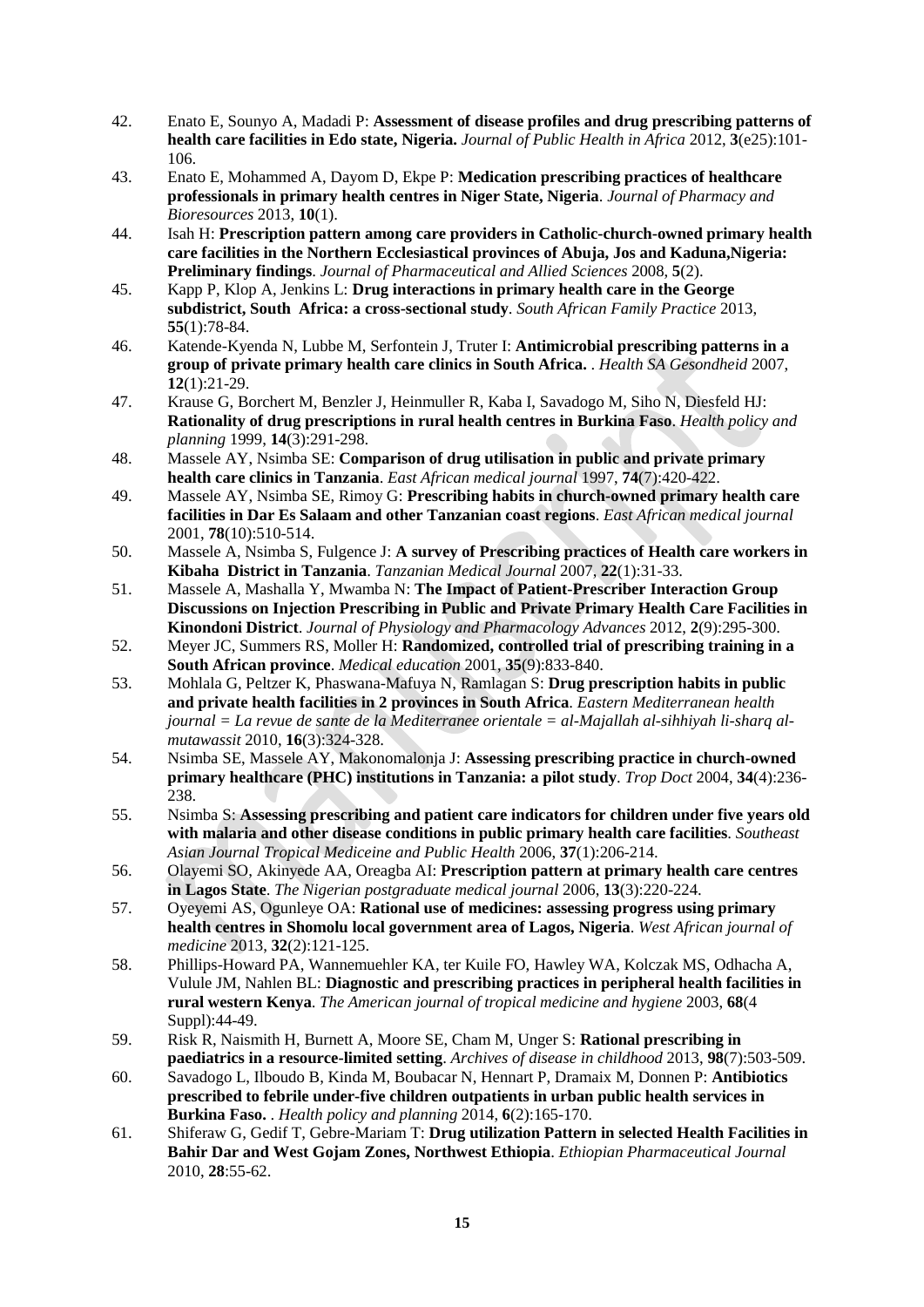- 62. Sisay A, Mekonnen H: **Assessment of prescribers adherence to the basic standards of prescription order writing in serbo and assendabo health centres, Jimma Zone, South West Ethiopia**. *International Journal of Pharmaceutical Sciences and Research* 2012, **3**(10):3806- 3813.
- 63. Suleman S, Sabitu K, Idris S: **Elimination of unnecessary injection through health education on injection safety and rational prescription among primary health care workers in Katsina State**. *Nigeria Jos Journal of Medicine* 2013, **7**(1):15-20.
- 64. Tamuno I: **Traditional medicine for HIV infected patients in antiretroviral therapy in a tertiary hospital in Kano, Northwest Nigeria**. *Asian Pacific journal of tropical medicine* 2011, **4**(2):152-155.
- 65. Truter I: **The Phelophepa Health Care Train: a pharmacoepidemiological overview of the Western Cape in 2009** *South African Family Practice* 2010, **52**(5):463-466.
- 66. Tsega B, Hailu W, Ergetie Z: **Measuring Quality of Drug use in Primary Health Care Facilities: A year Long Assessment of WHO prescribing indicators,Wolkite Town South West Ethiopia** *International Journal of Pharmacy and Industrial Research* 2012, **2**(4):485-491.
- 67. Uzochukwu BS, Onwujekwe OE, Akpala CO: **Effect of the Bamako-Initiative drug revolving fund on availability and rational use of essential drugs in primary health care facilities in south-east Nigeria**. *Health policy and planning* 2002, **17**(4):378-383.
- 68. de-Graft Aikins A, Unwin N, Agyemang C, Allotey P, Campbell C, Arhinful D: **Tackling Africa's chronic disease burden: from the local to the global**. *Globalization and health* 2010, **6**:5.
- 69. von Lueder TG, Atar D: **Comorbidities and polypharmacy**. *Heart failure clinics* 2014, **10**(2):367-372.
- 70. Fitzgerald SP, Bean NG: **An analysis of the interactions between individual comorbidities and their treatments--implications for guidelines and polypharmacy**. *Journal of the American Medical Directors Association* 2010, **11**(7):475-484.
- 71. Dagli RJ, Sharma A: **Polypharmacy: a global risk factor for elderly people**. *Journal of international oral health : JIOH* 2014, **6**(6):i-ii.
- 72. . In: *Aging in Sub-Saharan Africa: Recommendation for Furthering Research.* edn. Edited by Cohen B, Menken J. Washington (DC); 2006.
- 73. Velkoff V, Kowal P: **Aging in Sub-Saharan Africa: The Changing Demography of the Region**. In: *Aging in Sub-Saharan Africa: Recommendation for Furthering Research.* edn. Edited by Cohen B, Menken J. Washington DC: National Academies Press (US); 2006.
- 74. Patterson SM, Cadogan CA, Kerse N, Cardwell CR, Bradley MC, Ryan C, Hughes C: **Interventions to improve the appropriate use of polypharmacy for older people**. *The Cochrane database of systematic reviews* 2014(10):CD008165.
- 75. Schacht W: **Drug Patent Expirations: Potential Effects on Pharmaceutical Innovation**  Congressional Research Service; 2012.
- 76. Godman B, Bishop I, Campbell SM, Malmstrom RE, Truter I: **Quality and efficiency of statin prescribing across countries with a special focus on South Africa: findings and future implications**. *Expert review of pharmacoeconomics & outcomes research* 2015, **15**(2):323-330.
- 77. Woerkom M, Piepenbrink H, Godman B, Metz J, Campbell S, Bennie M, Eimers M, Gustafsson LL: **Ongoing measures to enhance the efficiency of prescribing of proton pump inhibitors and statins in The Netherlands: influence and future implications**. *Journal of comparative effectiveness research* 2012, **1**(6):527-538.
- 78. Kesselheim AS, Misono AS, Lee JL, Stedman MR, Brookhart MA, Choudhry NK, Shrank WH: **Clinical equivalence of generic and brand-name drugs used in cardiovascular disease: a systematic review and meta-analysis**. *Jama* 2008, **300**(21):2514-2526.
- 79. Gagne JJ, Choudhry NK, Kesselheim AS, Polinski JM, Hutchins D, Matlin OS, Brennan TA, Avorn J, Shrank WH: **Comparative effectiveness of generic and brand-name statins on patient outcomes: a cohort study**. *Annals of internal medicine* 2014, **161**(6):400-407.
- 80. Veronin M: **Should we have concerns with generic versus brand antimicrobial drugs? A review of issues**. *Journal of Pharmaceutical Health Services Research* 2011, **2**:135–150.
- 81. Paton C: **Generic clozapine: outcomes after switching formulations**. *The British journal of psychiatry : the journal of mental science* 2006, **189**:184-185.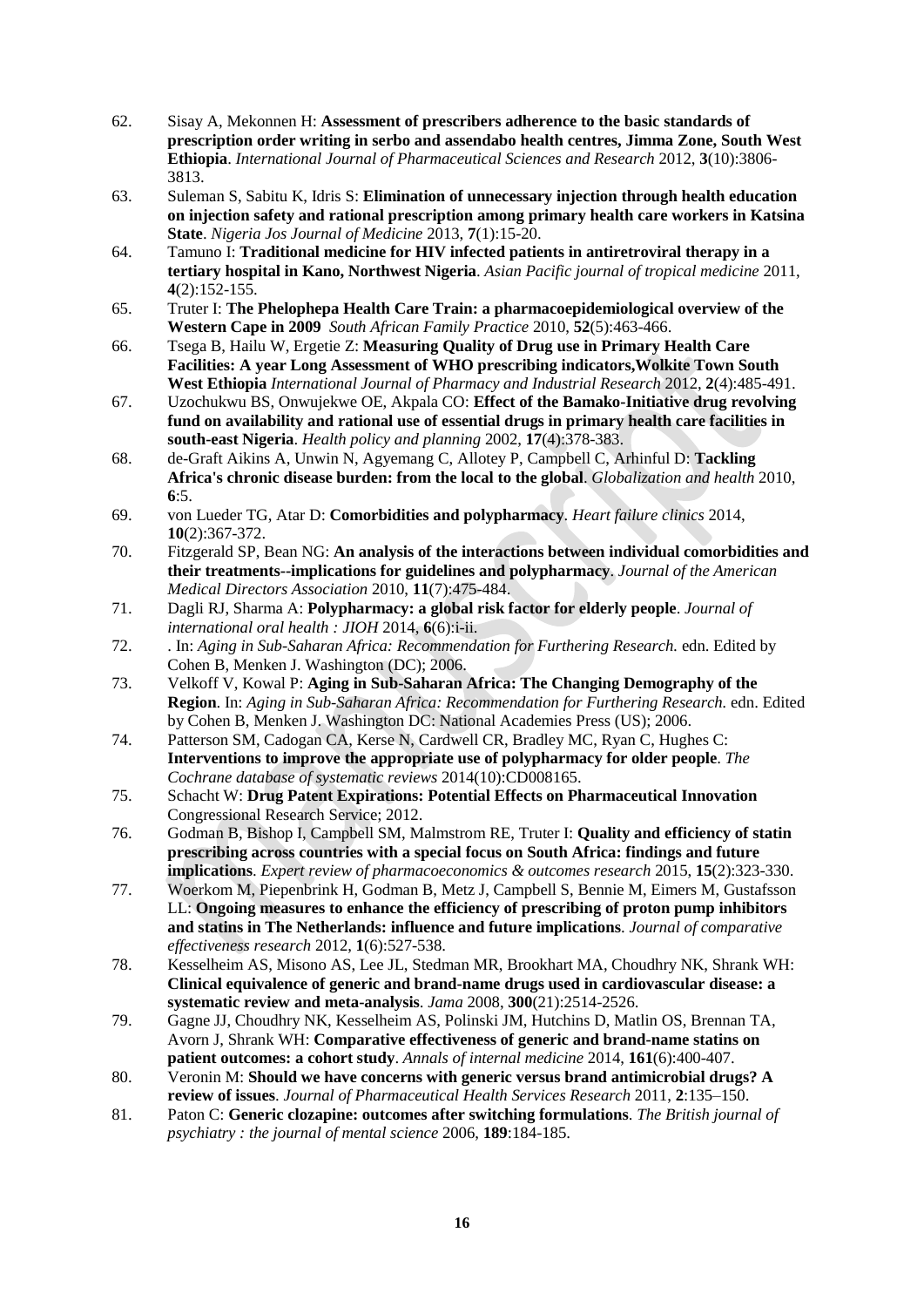- 82. Cameron A, Laing R: **Cost savings of switching private sector consumption from originator brand medicines to generic equivalents ;World Health Report (2010) Background Paper, 35**. Geneva: World Health Organization; 2010.
- 83. Godman B, Bishop I, Finlayson AE, Campbell S, Kwon HY, Bennie M: **Reforms and initiatives in Scotland in recent years to encourage the prescribing of generic drugs, their influence and implications for other countries**. *Expert review of pharmacoeconomics & outcomes research*  2013, **13**(4):469-482.
- 84. Abuelkhair M, Abdu S, Godman B, Fahmy S, Malmstrom RE, Gustafsson LL: **Imperative to consider multiple initiatives to maximize prescribing efficiency from generic availability: case history from Abu Dhabi**. *Expert review of pharmacoeconomics & outcomes research* 2012, **12**(1):115-124.
- 85. Llor C, Bjerrum L: **Antimicrobial resistance: risk associated with antibiotic overuse and initiatives to reduce the problem**. *Therapeutic advances in drug safety* 2014, **5**(6):229-241.
- 86. Md Rezal RS, Hassali MA, Alrasheedy AA, Saleem F, Md Yusof FA, Godman B: **Physicians' knowledge, perceptions and behaviour towards antibiotic prescribing: a systematic review of the literature**. *Expert review of anti-infective therapy* 2015, **13**(5):665-680.
- 87. Kotwani A, Wattal C, Katewa S, Joshi PC, Holloway K: **Factors influencing primary care physicians to prescribe antibiotics in Delhi India**. *Family practice* 2010, **27**(6):684-690.
- 88. Polage CR, Bedu-Addo G, Owusu-Ofori A, Frimpong E, Lloyd W, Zurcher E, Hale D, Petti CA: **Laboratory use in Ghana: physician perception and practice**. *The American journal of tropical medicine and hygiene* 2006, **75**(3):526-531.
- 89. Massele AY, Mwaluko GM: **A study of prescribing patterns at different health care facilities in Dar es Salaam, Tanzania**. *East African medical journal* 1994, **71**(5):314-316.
- 90. Wang H, Li N, Zhu H, Xu S, Lu H, Feng Z: **Prescription pattern and its influencing factors in Chinese county hospitals: a retrospective cross-sectional study**. *PloS one* 2013, **8**(5):e63225.
- 91. Laing R, Waning B, Gray A, Ford N, t Hoen E: **25 years of the WHO essential medicines lists: progress and challenges**. *Lancet* 2003, **361**(9370):1723-1729.
- 92. Narendran R, Narendranathan M: **Influence of pharmaceutical marketing on prescription practices of physicians**. *Journal of the Indian Medical Association* 2013, **111**(1):47-50.
- 93. Fugh-Berman A, Ahari S: **Following the script: how drug reps make friends and influence doctors**. *PLoS medicine* 2007, **4**(4):e150.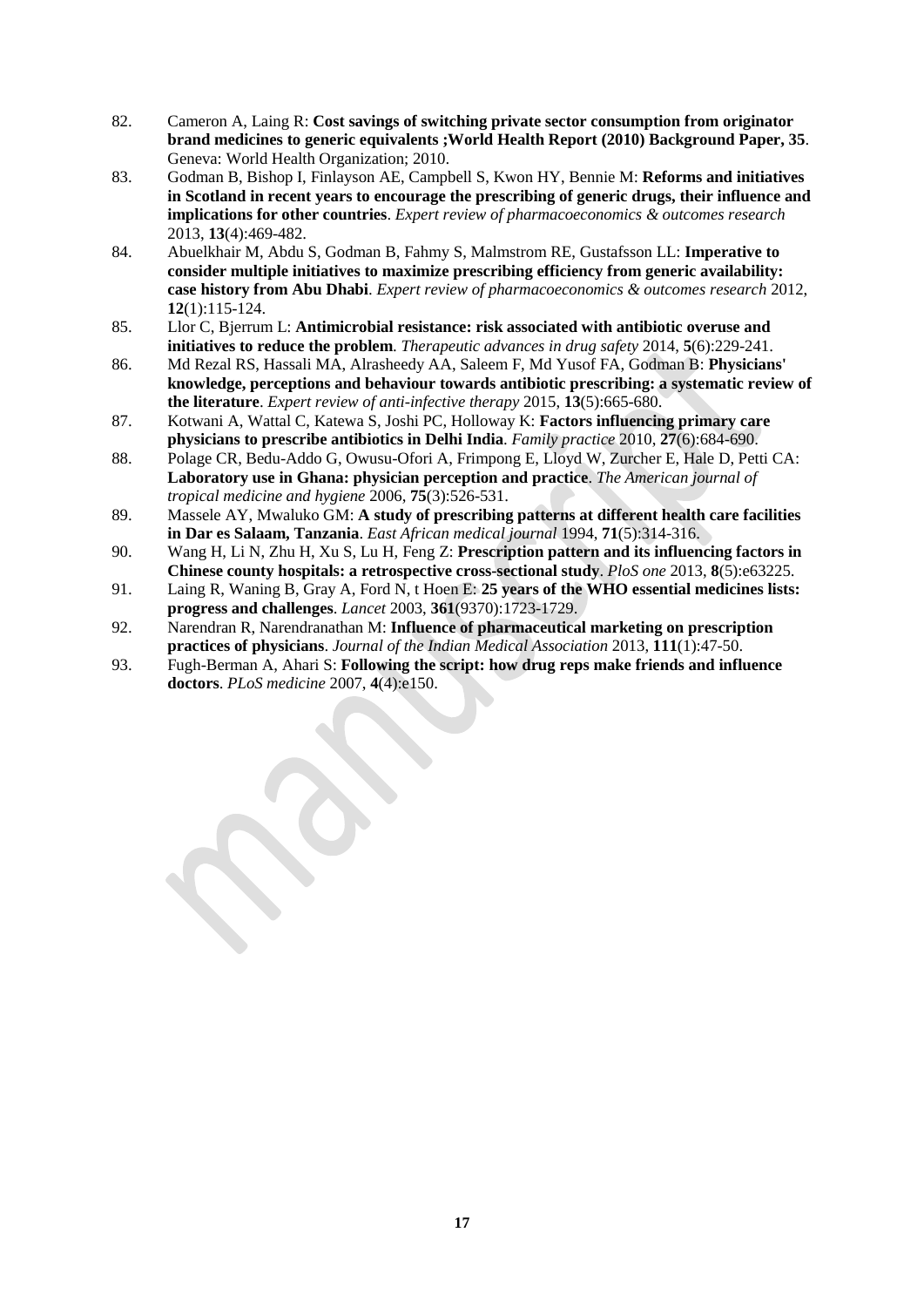# **Box 1: Critical Appraisal Checklist**

- 1. Objective of the study clearly described
- 2. Study design or data collection methods clearly stated
- 3. Participants representative of a general patient population (Ideally studies of prescribing indicators should involve a sample of general illness encounters representing a mix of health problems)
- 4. Adequate sample size (WHO recommends a minimum of 600 encounters)
- 5. Whether type of facility was specified (i.e. public or private)
- 6. Whether the number of facilities involved was specified
- 7. Patient age/gender and other characteristics reported
- 8. Whether study described how medicines were counted (WHO recommends that FDCs should be counted as one)
- 9. Whether study defined the medicines to be regarded as antibiotic according to the WHO/INRUD classification if antibiotic indicator was assessed (Only affects quality in terms of % antibiotics use).
- 10. Whether the reference essential medicines list (EML) used in the study was specified. Researchers may utilize the WHO model EML, facility EML or national EML as reference guide.
- 11. Whether study specified the medicines regarded as injections. Ideally, routine immunizations should not be counted as injections (Only affects quality in terms of % of injections use).
- 12. Whether the statistical method employed in analyzing the results of the study was appropriate and fully described.
- 13. Whether the study described how missing data was handled and if any confounders
- 14. Whether the study results were discussed appropriately. For instance, if conclusion (s) were relevant to the findings.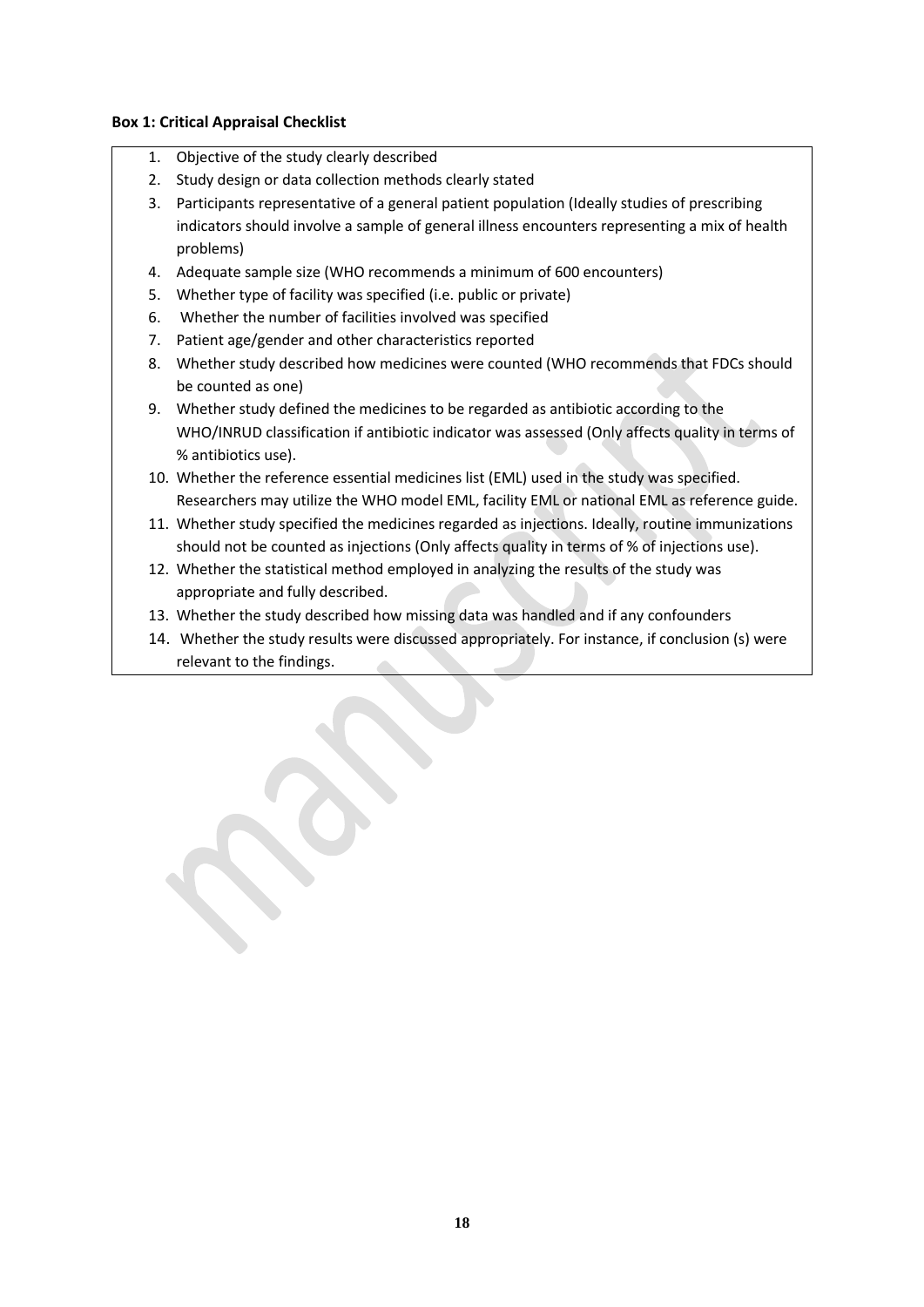| <b>WHO</b> prescribing Indicator                                                 | <b>Reference Value</b> |
|----------------------------------------------------------------------------------|------------------------|
| Average number of medicines per encounter                                        | $\leq$ 2               |
| Percentage of medicines prescribed by generic name                               | 100%                   |
| Percentage of encounters with an antibiotic prescribed                           | $<$ 30%                |
| Percentage of encounters with an injection prescribed                            | $<$ 20%                |
| Percentage of medicines prescribed from an essential medicines list or formulary | 100%                   |

**Table 1: WHO prescribing indicators and reference values [12, 13]**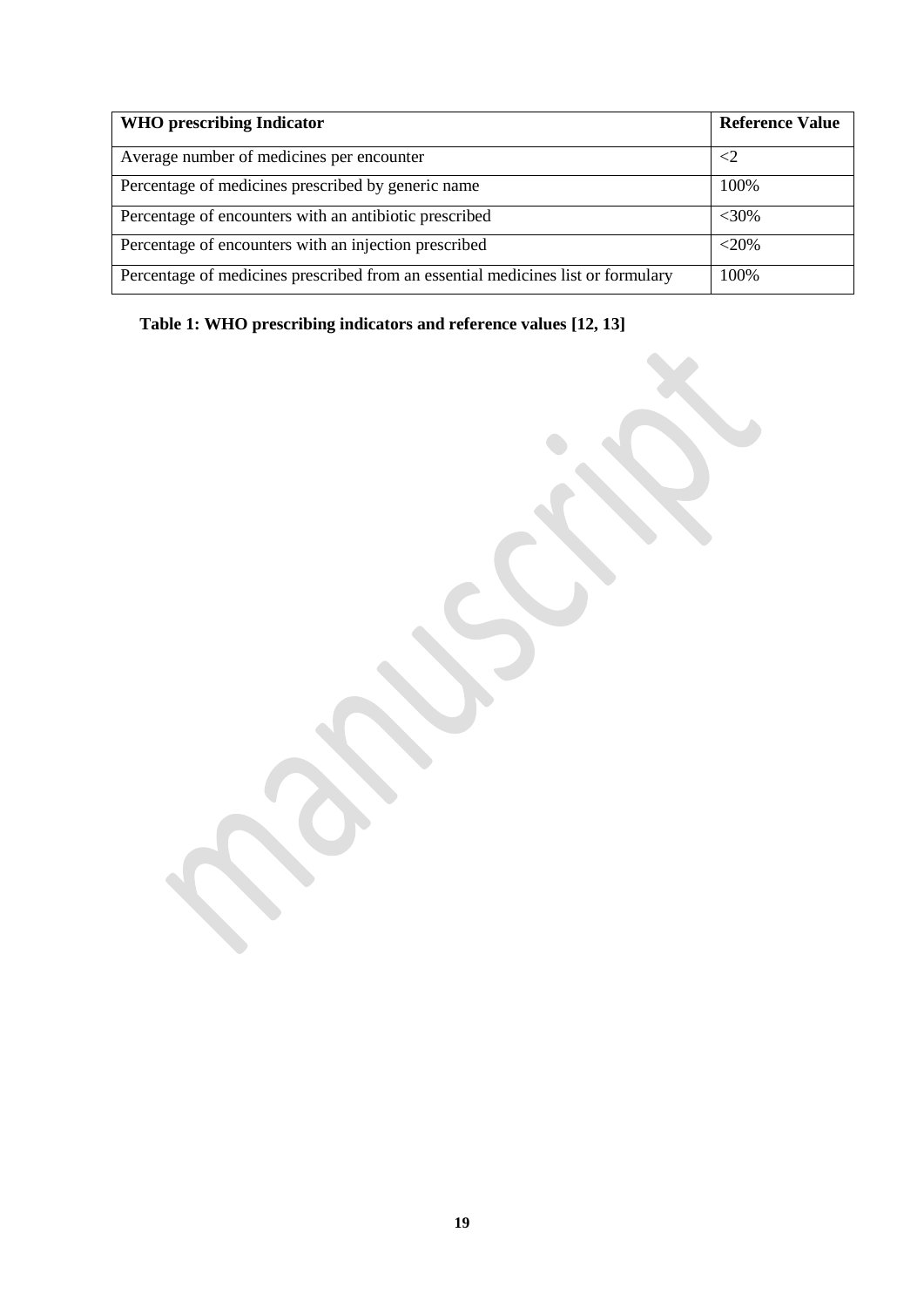#### **Table 2:** Descriptive characteristics of included studies

|     | Mean<br>Data                  |                               |              |                                |                                           | No. of patient     |                         |                              |                |                                                                                                                  |            |
|-----|-------------------------------|-------------------------------|--------------|--------------------------------|-------------------------------------------|--------------------|-------------------------|------------------------------|----------------|------------------------------------------------------------------------------------------------------------------|------------|
| No. | <b>Author Details</b>         | Year of<br><b>Publication</b> | Country      | collection<br>method           | Data collection<br>duration               | age of<br>patients | Type of<br>facility (s) | No. of<br>facilities         | <b>Setting</b> | Prescriber type (s)                                                                                              | encounters |
| 1.  | Abdella and Wabe [27].        | 2012                          | Ethiopia     | Retrospective                  | 1year                                     | n.s                | Public                  | $\mathbf{1}$                 | Urban          | <b>Health Officers</b>                                                                                           | 384        |
| 2.  | Adisa et al [28].             | 2015                          | Nigeria      | Prospective                    | 3months                                   | $\geq$ 15          | Public                  | 8                            | Urban          | n.s                                                                                                              | 400        |
| 3.  | Afriyie and Tetteh [29].      | 2013                          | Ghana        | Retrospective                  | 7months                                   | n/s                | Public                  | 1                            | urban          | Medical assistants,<br>Doctors                                                                                   | 120        |
| 4.1 | Afriyie et al [30].           | 2015                          | Ghana        | Prospective                    | <b>6months</b>                            | n/s                | Public                  | $1^{\circ}$                  | Urban          | Medical assistants, doctors                                                                                      | 3127       |
| 5.  | Ahiabu et al [31].            | 2015                          | Ghana        | Retrospective                  | 1 year                                    | n/s                | Private &<br>Public     | $4$ (public=1,<br>private=3) | Urban          | Doctors, medical<br>assistants                                                                                   | 1600       |
| 6.  | Angamo et al [32].            | 2011                          | Ethiopia     | Prospective                    | <b>6weeks</b>                             | n/s                | Public                  | $\overline{4}$               | Urban          | n.s                                                                                                              | 3058       |
| 7.  | Babalola et al [5].           | 2011                          | Nigeria      | Retrospective                  | 1 year                                    | 19.4 years         | Public                  | 20                           | n/s            | Community health<br>workers, physicians,<br>health assistants,<br>pharmacy technicians,<br>nurses and Pharmacist | 560        |
| 8.  | Ball et al [33]               | 2000                          | Zimbabwe     | Prospective                    | n/s                                       | n/s                | Public                  | $\mathbf{1}$                 | Urban          | nurses                                                                                                           | 31         |
| 9.  | Bantie [34]                   | 2014                          | Ethiopia     | Prospective                    | n/s                                       | n/s                | Public                  | 6                            | n/s            | n.s                                                                                                              | 600        |
|     | 10 Bexell et al. [35]         | 1996                          | Zambia       | Retrospective                  | 3months                                   | n/s                | Public                  | 8                            | Urban          | Clinical officers                                                                                                | 1167       |
| 11  | Boonstra et al.[36]           | 2002                          | Botswana     | Prospective                    | n/s                                       | 25.5               | Public                  | 30                           | Rural & Urban  | Registered nurse, Family<br>nurse practitioner                                                                   | 2994       |
|     | 12 Boonstra et al.[37]        | 2005                          | Botswana     | Prospective                    | n.s                                       | $<$ 5              | Public                  | 30                           | Rural & Urban  | <b>Nurses</b>                                                                                                    | 255        |
|     | 13 Bosu and Ofori-Adjei [38]  | 2000                          | Ghana        | Retrospective                  | 1 year                                    | 15 years           | Public                  | 6                            | Rural          | Doctors and medical<br>assistants                                                                                | 585        |
|     | 14 Desta et al. $[39]$        | 1997                          | Ethiopia     | Prospective &<br>Retrospective | Prospective 1-2 days<br>Retrospective-1yr | n/s                | Public                  | 18                           | n/s            | n.s                                                                                                              | 2,340      |
|     | 15 Dippenar et al.[40]        | 2006                          | South Africa | Prospective                    | 2month                                    | n/s                | Public                  | $\mathbf{1}$                 | Urban          | Doctors, nurses                                                                                                  | 1000       |
|     | 16 Enato et al. $[41]$        | 2012                          | Nigeria      | Retrospective                  | 6 months                                  | n/s                | Public                  | $\mathbf{1}$                 | Rural          | Doctors, nurses                                                                                                  | 315        |
|     | 17 Enato et al. $[42]$        | 2013                          | Nigeria      | Retrospective                  | 1year                                     | n/s                | Public                  | $\mathbf{3}$                 | Urban          | Community health<br>officers                                                                                     | 1440       |
|     | $18$ Isah.[43]                | 2008                          | Nigeria      | Retrospective                  | 1 year                                    | n/s                | Private                 | 20                           | Rural          | n.s                                                                                                              | 2,510      |
|     | 19 Kapp et al.[44]            | 2013                          | South Africa | Retrospective                  | 3months                                   | 41.0 years         | Public                  | $\overline{4}$               | Urban          | n.s                                                                                                              | 400        |
|     | 20 Katende-Kyenda et al. [45] | 2007                          | South Africa | Retrospective                  | 1 year                                    | n.s                | private                 | 9                            | Urban          | n.s                                                                                                              | 83655      |
|     | 21 Krause et al.[46]          | 1999                          | Burkina Faso | Prospective                    | 2months                                   | n/s                | Public                  | 9                            | Rural          | nurses                                                                                                           | 313        |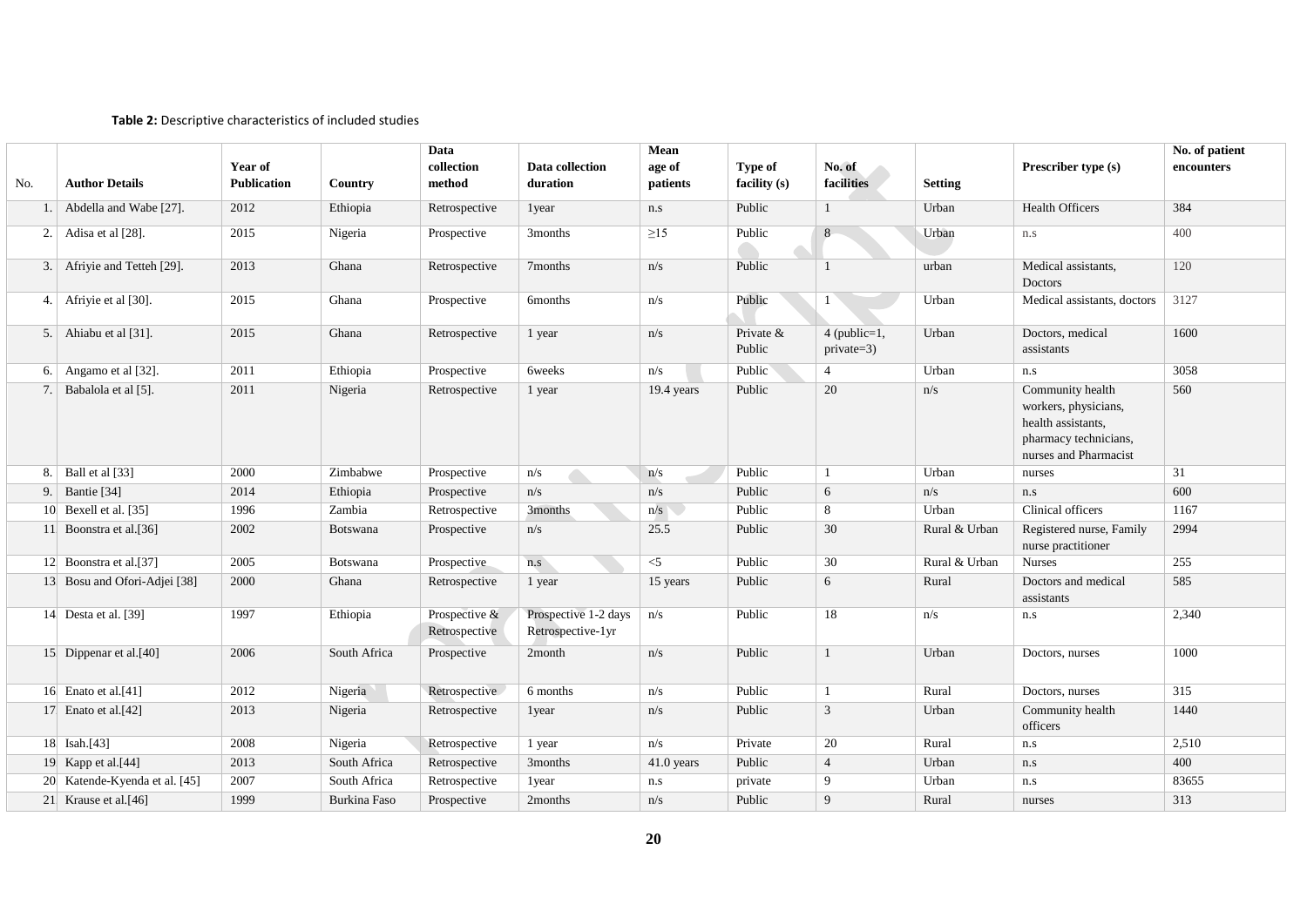|                                        | 22 Massele and Nsimba. [47]   | 1997 | Tanzania     | Prospective                    | 20 days                                  | n/s         | Public &<br>Private | $40$ (public= 20,<br>private=20)       | Urban         | n.s                                                                                               | 1,200 |
|----------------------------------------|-------------------------------|------|--------------|--------------------------------|------------------------------------------|-------------|---------------------|----------------------------------------|---------------|---------------------------------------------------------------------------------------------------|-------|
|                                        | 23 Massele et al. [48]        | 2001 | Tanzania     | Retrospective                  | 14 months                                | n/s         | Private             | 20                                     | Rural & Urban | Doctors                                                                                           | 1,200 |
|                                        | 24 Massele et al. [49]        | 2007 | Tanzania     | Retrospective                  | 1 year                                   | n/s         | Public &<br>Private | $20$ (public= 10,<br>$Private=10$ )    | n/s           | n.s                                                                                               | 2,000 |
|                                        | 25 Massele et al.[50]         | 2012 | Tanzania     | prospective                    | 3months                                  | n/s         | Public &<br>Private | $20$ (public= $10$ ,<br>$private=10$ ) | Urban         | Clinical officers, and other<br>paramedics                                                        | 2,000 |
|                                        | 26 Meyer et al.[51]           | 2001 | South Africa | retrospective                  | 1month                                   | n/s         | public              | 22                                     | n/s           | nurses                                                                                            | 1,287 |
|                                        | 27 Mohlala et al.[52]         | 2010 | South Africa | prospective                    | 5 <sub>months</sub>                      | n/s         | private             | 36                                     | Rural & Urban | Doctors                                                                                           | 276   |
|                                        | 28 Nsimba et al.[53]          | 2004 | Tanzania     | Retrospective                  | 1year                                    | n/s         | private             | 10 <sup>7</sup>                        | n/s           | n.s                                                                                               | 600   |
|                                        | 29 Nsimba.[54]                | 2006 | Tanzania     | Prospective                    | n/s                                      | $<$ 5 years | Public              | 10                                     | n/s           | n.s                                                                                               | 652   |
|                                        | 30 Odusanya & Oyediran.[6]    | 2000 | Nigeria      | Retrospective                  | <b>6months</b>                           | n/s         | Public              | 12                                     | n/s           | Community health<br>officers, Public health<br>nurses                                             | 650   |
|                                        | 31 Olayemi et al.[55]         | 2006 | Nigeria      | Prospective &<br>Retrospective | Prospective-2-3days<br>Retrospective-n/s | n/s         | Public              | 20                                     | Rural & Urban | n.s                                                                                               | 1,560 |
|                                        | 32 Oyeyemi & Ogunleye.[56]    | 2013 | Nigeria      | Retrospective                  | 1year                                    | 34years     | Public              | $\overline{4}$                         | Urban         | Medical officer,<br>community health officer,<br>nurses and community<br>health extension workers | 600   |
|                                        | 33 Phillips-Howard et al.[57] | 2003 | Kenya        | Retrospective                  | 1year                                    | $<$ 5       | Public              | 8                                      | Rural         | n.s                                                                                               | 9,318 |
|                                        | 34 Risk et al.[58]            | 2013 | Gambia       | Retrospective                  | 1 year                                   | 1.71        | Public              | 20                                     | Rural & Urban | n.s                                                                                               | 2,400 |
|                                        | 35 Savadogo et al.[59]        | 2014 | Burkina Faso | Prospective                    | 1month                                   | $<$ 5       | Public              | 2                                      | Urban         | n.s                                                                                               | 376   |
|                                        | 36 Shiferaw et al. [60]       | 2010 | Ethiopia     | Retrospective                  | 1 year                                   | n/s         | Public              | 19                                     | n/s           | n.s                                                                                               | 731   |
|                                        | 37 Sisay and Mekonnen.[61]    | 2012 | Ethiopia     | Retrospective                  | 2years                                   | n.s         | Public              | 2                                      | Urban         | n.s                                                                                               | 424   |
|                                        | 38 Suleman et al.[62]         | 2013 | Nigeria      | Retrospective                  | 3months                                  | n/s         | public              | 10                                     | n/s           | n.s                                                                                               | 222   |
|                                        | 39 Tamuno.[63]                | 2011 | Nigeria      | Retrospective                  | 1year                                    | $\rm n.s$   | Private             | 10                                     | Urban         | n.s                                                                                               | 998   |
|                                        | 40 Trap et al. $[22]$         | 2002 | Zimbabwe     | Retrospective                  | $<$ 6 months                             | n/s         | Private             | 57                                     | urban         | Doctors                                                                                           | 1,699 |
|                                        | 41 Truter et al. [64]         | 2010 | South Africa | Retrospective                  | 8weeks                                   | n/s         | Public              | $1^m$                                  | Rural         | Supervised student<br>trainees                                                                    | 4026  |
|                                        | 42 Tsega et al. $[65]$        | 2012 | Ethiopia     | Retrospective                  | 1 year                                   | 25 years    | Public &<br>Private | 11 (public= $3$ ,<br>private=8)        | Rural & Urban | n.s                                                                                               | 600   |
|                                        | 43 Uzochukwu et al.[66]       | 2002 | Nigeria      | Retrospective                  | n/s                                      | n/s         | Public              | 33                                     | n/s           | n.s                                                                                               | 1,650 |
| n.s: not specified<br>m: mobile clinic |                               |      |              |                                |                                          |             |                     |                                        |               |                                                                                                   |       |